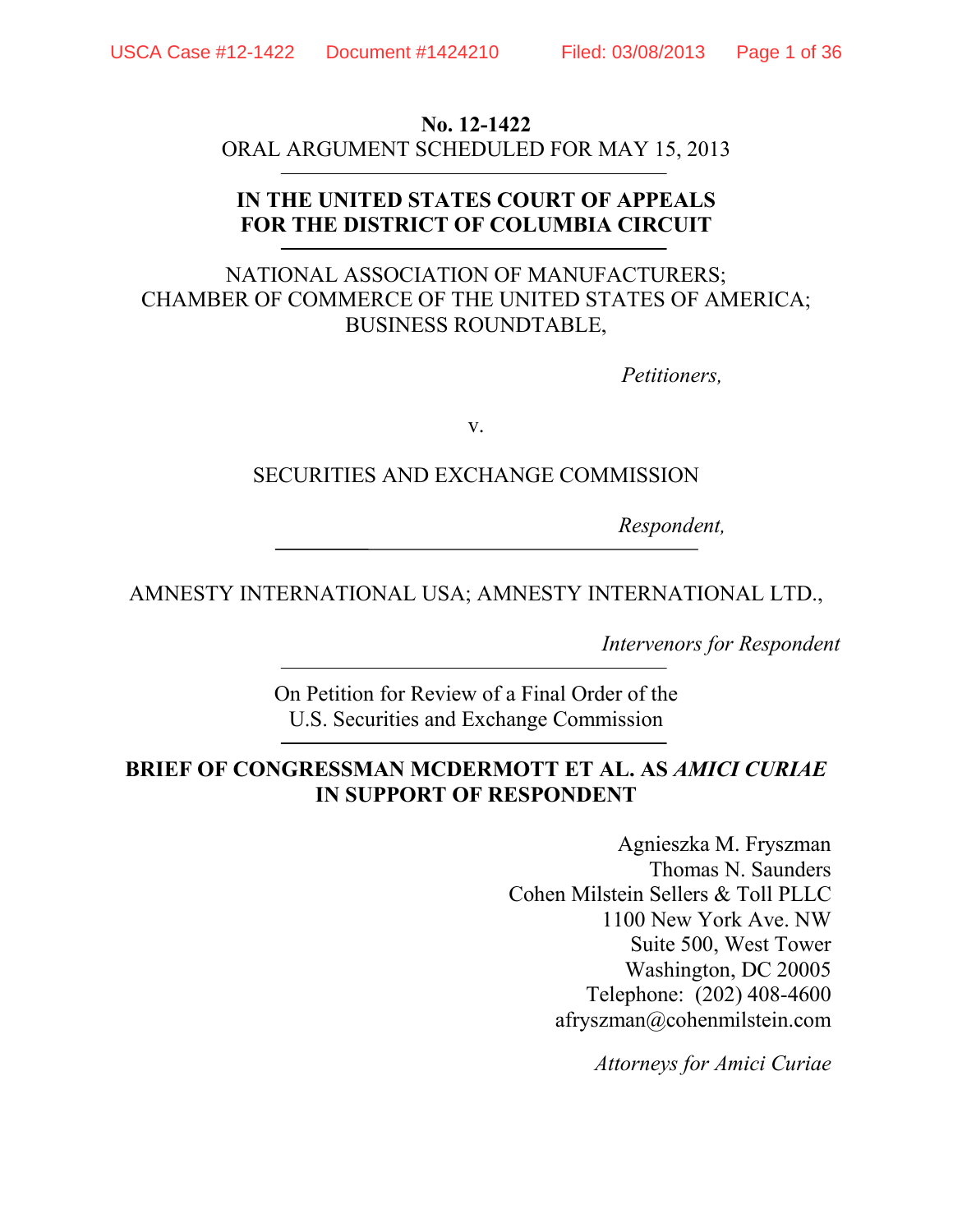### **CERTIFICATE AS TO PARTIES, RULINGS, AND RELATED CASES**

Pursuant to D.C. Circuit Rules 28(a)(1) and 29(d), the undersigned counsel certifies as follows:

#### **A. Parties and Amici.**

All parties and intervenors appearing before the Commission and in this Court are listed in the briefs for Petitioners and Respondent. To counsel's knowledge, all *amici* appearing in this Court are listed in the Petitioners' and Respondent's briefs, except for Global Witness and Better Markets (who are filing separately) and the complete list of signatories to this brief: Senator Barbara Boxer, Senator Dick Durbin, former Senator Russ Feingold, former Congressman Howard Berman, Congressman Wm. Lacy Clay, Congressman Keith Ellison, Congressman Raul Grijalva, Congressman John Lewis, Congressman Ed Markey, Congressman Jim McDermott, Congresswoman Gwen Moore, Congresswoman Maxine Waters.

#### **B. Rulings Under Review**

On August 22, 2012, the Commission adopted the rule that Petitioners challenge here, Rule 13p-1, in *Conflict Minerals*, Securities Exchange Act Release No. 62764, published in the Federal Register at 77 Fed. Reg. 56,274 (Sept. 12, 2012).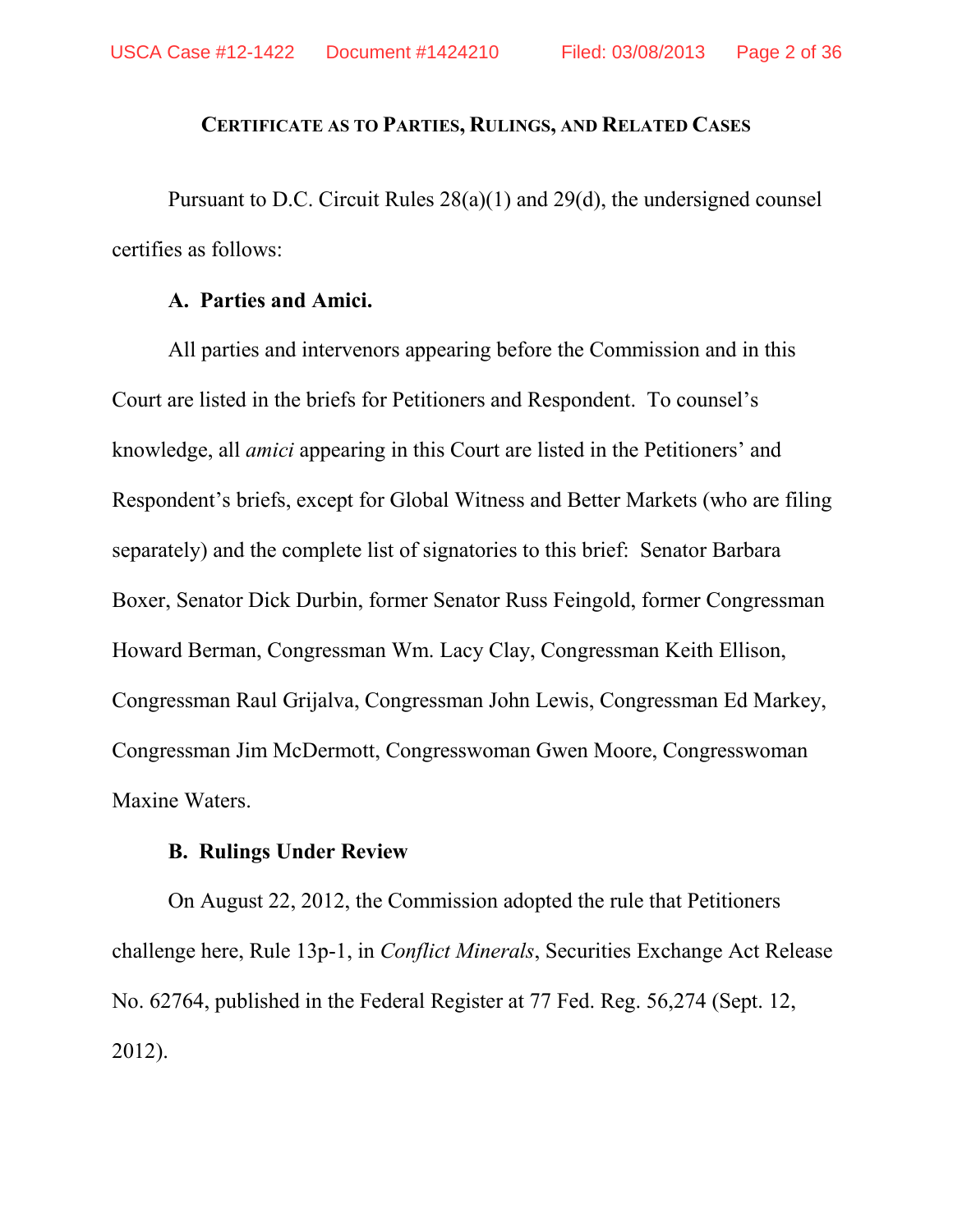# **C. Related Cases**

The case on review has not previously been before this or any other Court.

Counsel is not aware of any other related cases currently before this or any other

Court.

Dated: March 8, 2013 Respectfully submitted,

/s/ Agnieszka M. Fryszman Agnieszka M. Fryszman Thomas N. Saunders COHEN MILSTEIN SELLERS & TOLL PLLC 1100 New York Avenue, N.W. West Tower, Suite 500 Washington, D.C. 20005-3964 Telephone: 202-408-4600 Facsimile: 202-408-4699 afryszman@cohenmilstein.com

 *Counsel for Amici*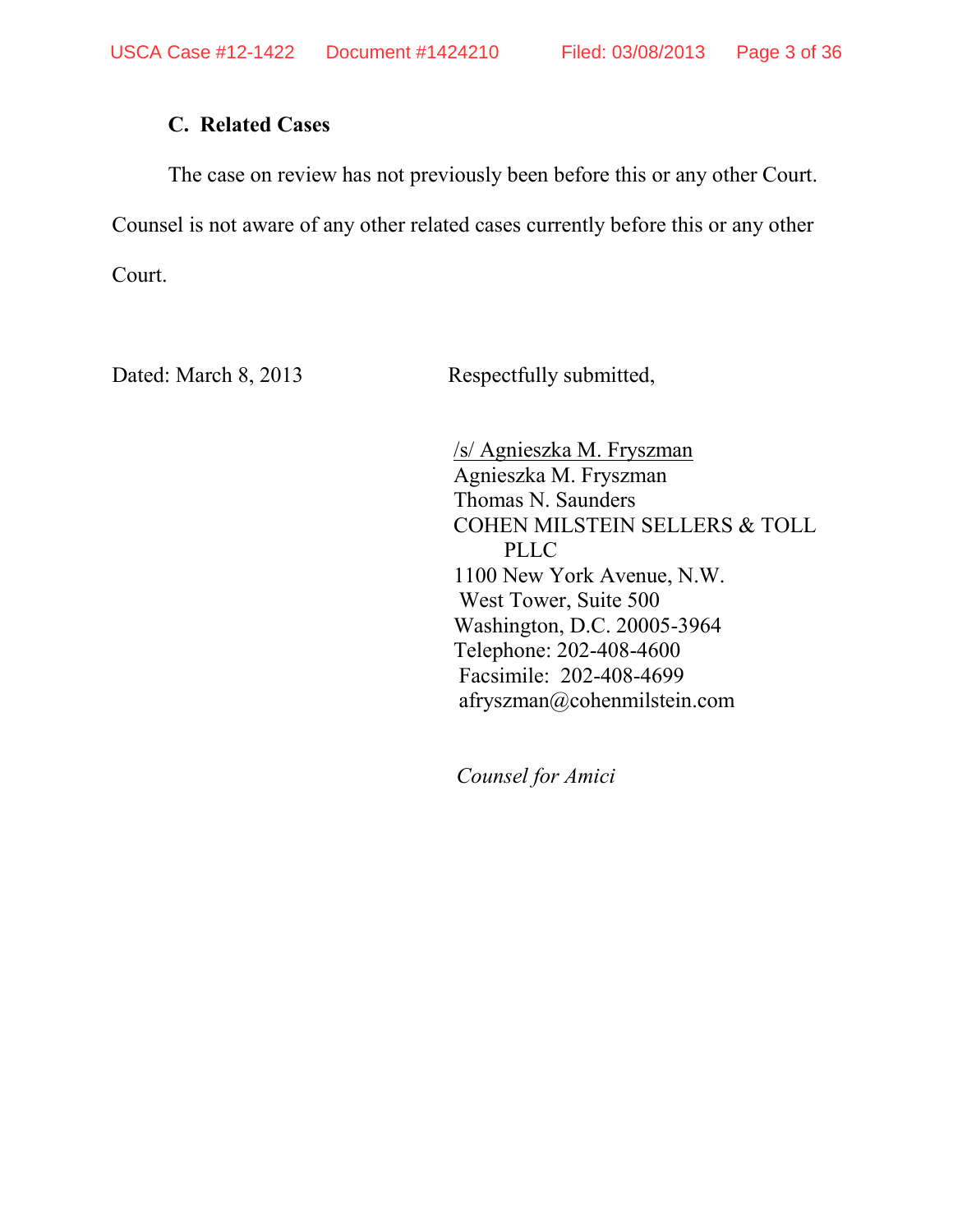# **TABLE OF CONTENTS**

## Page

| I.   | The SEC Correctly Determined that a <i>de minimis</i> Exception Was Not                                                           |                                                                                                                  |  |  |
|------|-----------------------------------------------------------------------------------------------------------------------------------|------------------------------------------------------------------------------------------------------------------|--|--|
|      | A.                                                                                                                                | Because Congress Considered and Rejected a De Minimis<br>Exception, the SEC Properly Decided Not to Adopt One in |  |  |
|      | <b>B</b> .                                                                                                                        | Because Any So-called "De Minimis" Exception Would<br>Significantly Affect the Rule, The SEC Lacked Authority to |  |  |
| II.  | The SEC's "Reason to Believe" Standard is Consistent with                                                                         |                                                                                                                  |  |  |
|      | $A_{\cdot}$<br>B.                                                                                                                 | The SEC's "Reason to Believe" Standard is Consistent with the                                                    |  |  |
|      |                                                                                                                                   |                                                                                                                  |  |  |
|      | $\mathcal{C}$ .                                                                                                                   | The SEC's "Reason to Believe" Standard is Consistent with                                                        |  |  |
| III. | The SEC's "Reasonable Country of Origin Inquiry" is Reasonable and<br>Consistent with § 1502, while NAM's Alternative Proposal is |                                                                                                                  |  |  |
| IV.  | Congress Intended § 1502 to Apply to Companies that Contract to                                                                   |                                                                                                                  |  |  |
| V.   |                                                                                                                                   |                                                                                                                  |  |  |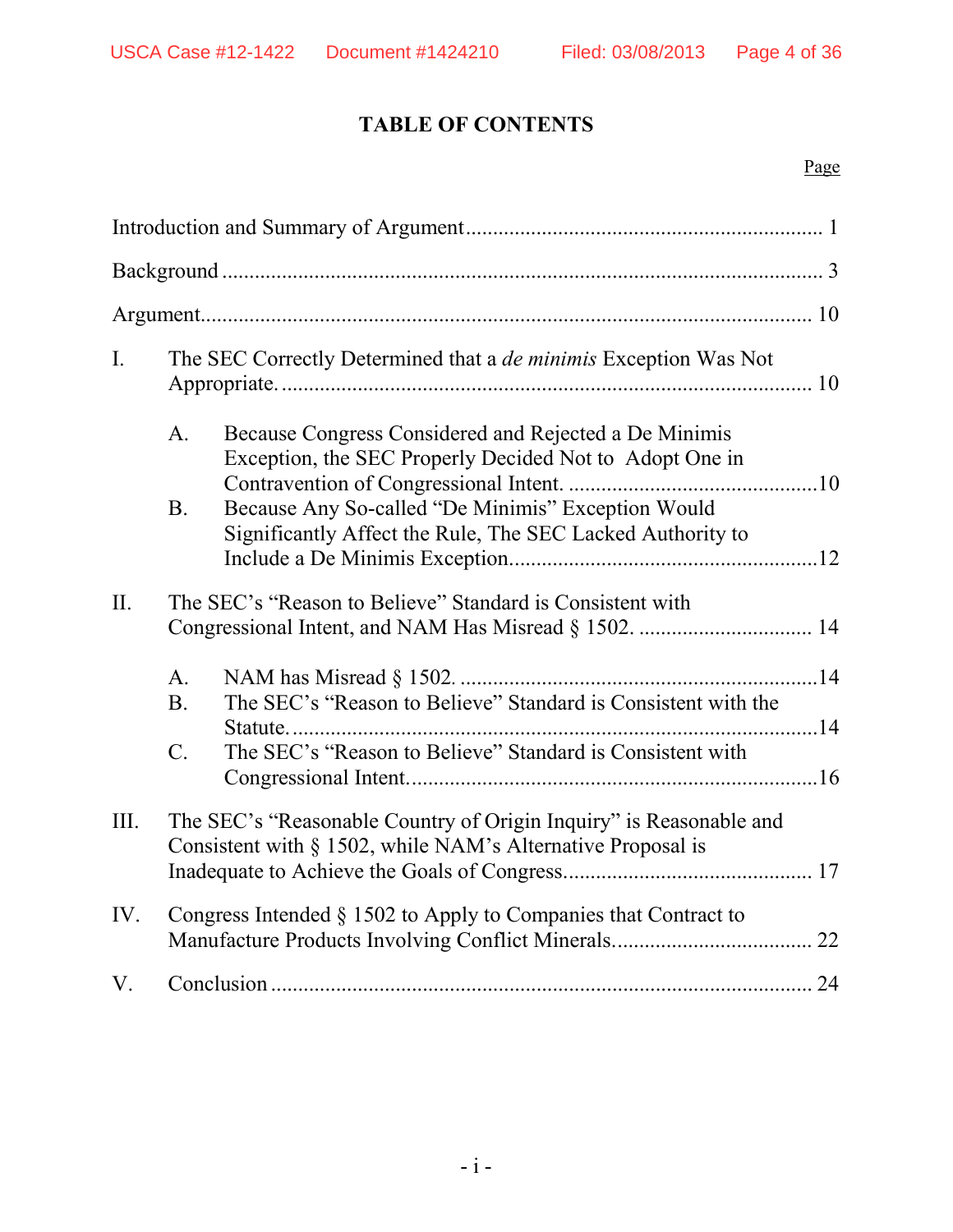# **TABLE OF AUTHORITIES**

# **CASES**

**Page(s)**

| * Shays v. Fed. Election Comm'n,<br><b>STATUTES</b><br>* Dodd-Frank Wall Street Reform and Consumer Protection Act, PL 111-<br><b>OTHER AUTHORITIES</b><br>Conflict Minerals Trade Act: Markup Before the House Comm. on For. Affs.<br>Industries: Hearing Before the Sen. Comm. On Foreign Relations, 110th | * Envtl. Def. Fund, Inc. v. E.P.A.,<br>82 F.3d 451, amended sub nom. Envtl. Def. Fund v. E.P.A., |
|--------------------------------------------------------------------------------------------------------------------------------------------------------------------------------------------------------------------------------------------------------------------------------------------------------------|--------------------------------------------------------------------------------------------------|
|                                                                                                                                                                                                                                                                                                              | Public Citizen v. U.S. Dept. of Justice,                                                         |
|                                                                                                                                                                                                                                                                                                              |                                                                                                  |
|                                                                                                                                                                                                                                                                                                              |                                                                                                  |
|                                                                                                                                                                                                                                                                                                              |                                                                                                  |
|                                                                                                                                                                                                                                                                                                              |                                                                                                  |
|                                                                                                                                                                                                                                                                                                              | Adopting Release, Conflict Minerals, 77 Fed. Reg. 56,274 (Sept. 12, 2012)                        |
|                                                                                                                                                                                                                                                                                                              |                                                                                                  |
|                                                                                                                                                                                                                                                                                                              | Resource Curse or Blessing? Africa's Management of its Extractive                                |
|                                                                                                                                                                                                                                                                                                              |                                                                                                  |
|                                                                                                                                                                                                                                                                                                              |                                                                                                  |
|                                                                                                                                                                                                                                                                                                              |                                                                                                  |
|                                                                                                                                                                                                                                                                                                              | 153 CONG. REC. S13360-03 (Presidential Rep. on the Nat'l Emergency                               |
|                                                                                                                                                                                                                                                                                                              |                                                                                                  |

\*Authorities upon which we chiefly rely are marked with asterisks.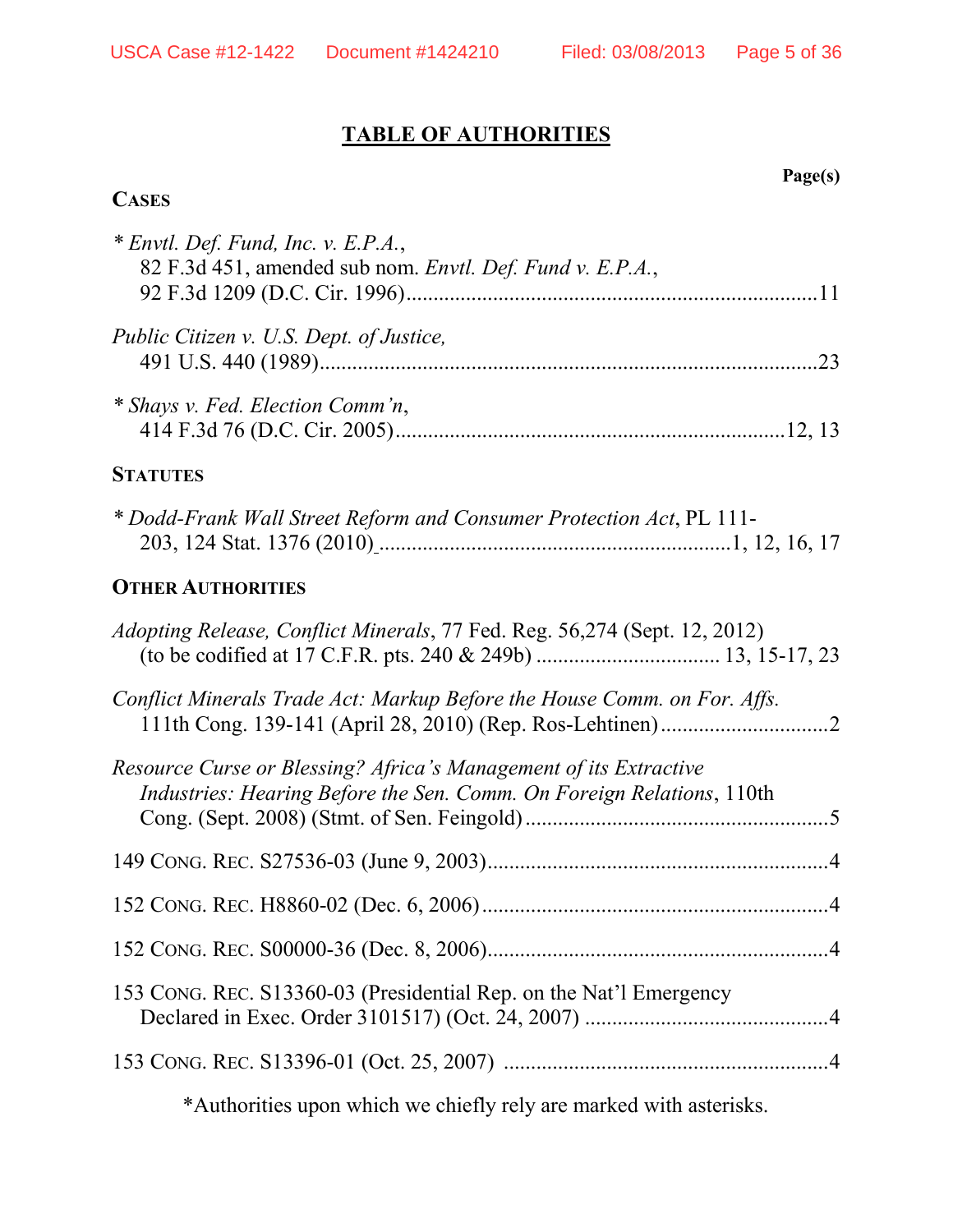| 155 CONG. REC. H11482-03 (Presidential Message on the Continuation of<br>the Nat'l Emergency with Respect to the Dem. Rep. of the Congo) (Oct.                                                                                                     |
|----------------------------------------------------------------------------------------------------------------------------------------------------------------------------------------------------------------------------------------------------|
|                                                                                                                                                                                                                                                    |
| * 155 CONG. REC. S13030-01 (Dec. 11, 2009) (Stmt. of Sen. Feingold) 4                                                                                                                                                                              |
|                                                                                                                                                                                                                                                    |
|                                                                                                                                                                                                                                                    |
|                                                                                                                                                                                                                                                    |
|                                                                                                                                                                                                                                                    |
|                                                                                                                                                                                                                                                    |
|                                                                                                                                                                                                                                                    |
|                                                                                                                                                                                                                                                    |
| * The Costs and Consequences of Dodd-Frank Section 1502: Impacts on<br>America and the Congo available at<br>http://democrats.foreignaffairs.house.gov/<br>press display.asp?id=954http://democrats.foreignaffairs.house.gov/7, 8, 9, 16           |
| * Statement of Rep. Berman, chairman of the House Committee on Foreign<br>Affairs, July 15, 2010, available at<br>http://democrats.foreignaffairs.house.gov/press_display.asp?id=7471                                                              |
| Dept. of State's Feb. 28, 2013, Statement Concerning Implementation of<br>Conflict Minerals Due Diligence Pursuant to Section 1502 of the Dodd-<br>Frank Act, available at<br>http://www.state.gov/e/eb/rls/othr/2013/205465.htm?goMobile=0http:10 |
|                                                                                                                                                                                                                                                    |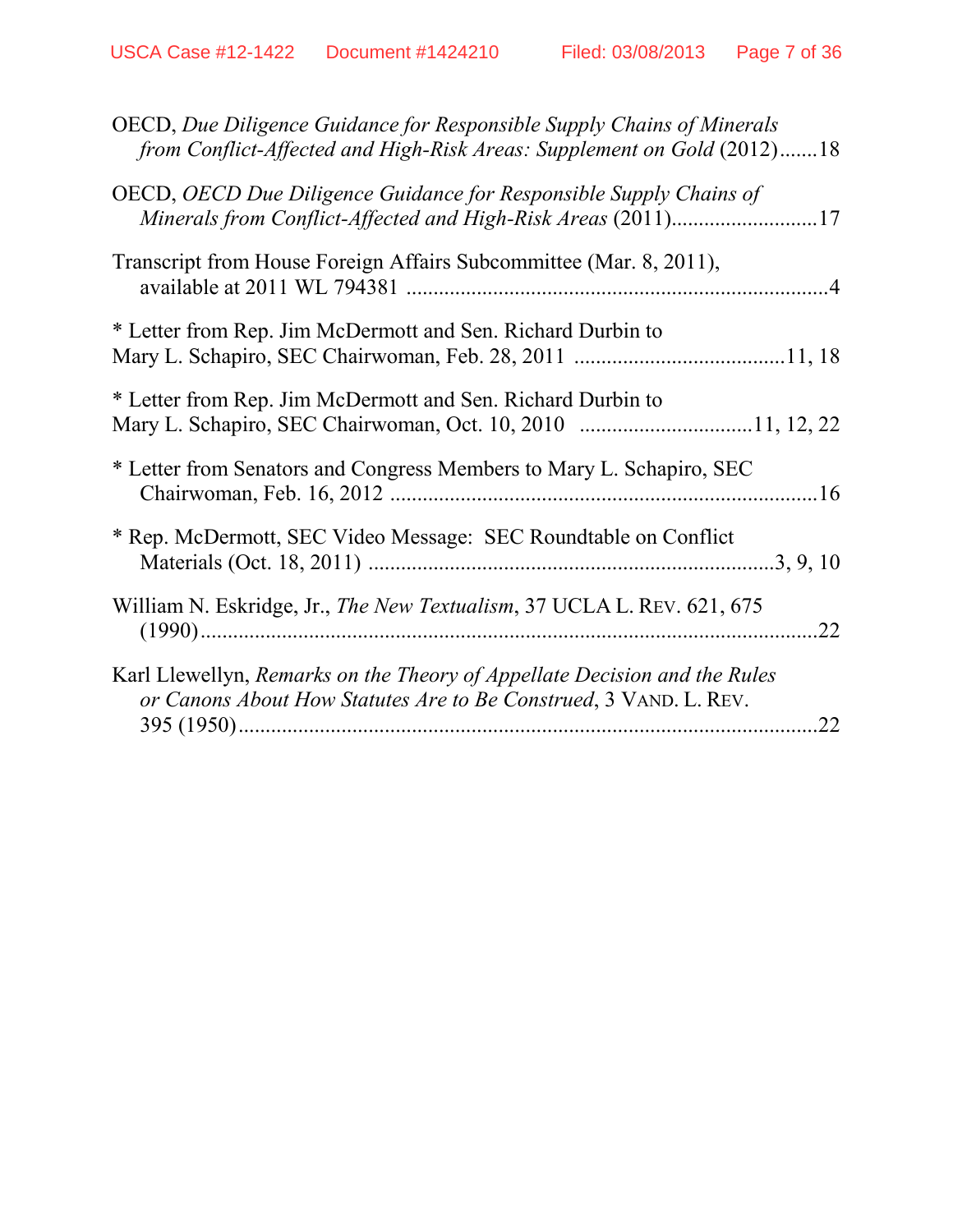# **STATEMENT OF IDENTITY OF AMICI, THEIR INTEREST IN THE CASE, AND THEIR AUTHORITY TO FILE**

*Amici curiae* are members of the United States Congress who supported the development of conflict mineral legislation, culminating in §1502 of the Dodd-Frank Wall Street Reform and Consumer Protection Act of 2010, Pub. L. No. 111- 203, §1502, 124 Stat. 1376, 2213-18 (2010). *Amici* have direct knowledge of the development and drafting of § 1502 and the congressional intent that motivated its

passage. *Amici curiae* are:

- Senator Barbara Boxer is a United States Senator from California; she is Chairwoman of the Committee on Environment and Public Works and sits on the Committee on Foreign Relations among others; she advised the authors of the Senate conflict minerals bill that, when combined with the House conflict minerals bill, formed the basis of § 1502.
- Senator Dick Durbin is a United States Senator from the State of Illinois; he serves as the Assistant Majority Leader, the second highest ranking position in the Senate, and sits on the Senate Judiciary, Appropriations, Foreign Relations, and Rules Committees; Sen. Durbin was one of the three original cosponsors and authors of the Senate conflict minerals legislation that culminated in the adoption of § 1502;
- Former Senator Russ Feingold served in the United States Senate from 1992 to 2010, representing the State of Wisconsin; he sat on the Judiciary, Foreign Relations, Budget, and Intelligence Committees; Sen. Feingold was one of the three original cosponsors and authors of the Senate conflict minerals legislation that culminated in the adoption of § 1502;
- Former Congressman Howard Berman served for 30 years in the United States House of Representatives and was Chairman of the House Committee on Foreign Affairs where he managed the drafting of amendments and markup of H.R. 4128, the House conflict minerals legislation that, combined with the Senate conflict minerals bill, was the basis for § 1502;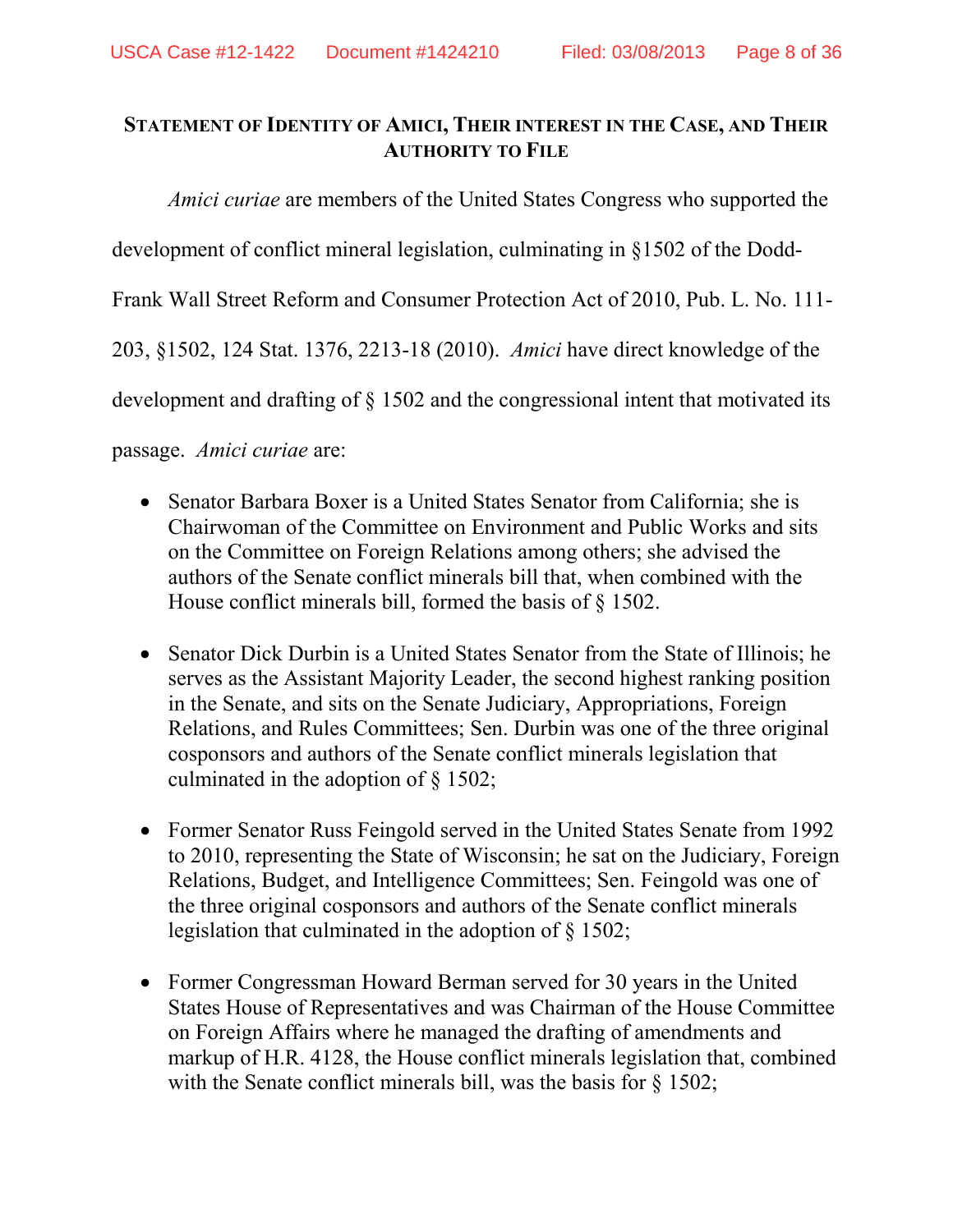Congressman Berman also served on the Dodd-Frank conference committee that adopted  $\S$  1502 in its final form;

- Congressman Wm. Lacy Clay is a United States Representative from the State of Missouri; he sits on the House Financial Services Committee and the Oversight and Government Reform Committee and is the ranking member of the House Financial Services Subcommittee on Monetary Policy and Trade; Congressman Clay advised the House Foreign Affairs Committee and Ways and Means Committee members on H.R. 4128, the House conflict minerals legislation that, combined with the Senate conflict minerals bill, was the basis for § 1502;
- Congressman Keith Ellison is a United States Representative from the State of Minnesota; he sits on the House Financial Services Committee and the House Democratic Steering Committee, and he advised the House Foreign Affairs Committee and Ways and Means Committee members on H.R. 4128, the House conflict minerals legislation that, combined with the Senate conflict minerals bill, was the basis for § 1502;
- Congressman Raul Grijalva is a United States Representative from the State of Arizona; he sits on the House Committee on Education and The Workforce and the House Committee on Natural Resources; Rep. Grijalva was a cosponsor of H.R. 4128, the House conflict minerals legislation that, combined with the Senate conflict minerals bill, was the basis for § 1502;
- Congressman John Lewis is a United States Representative from the State of Georgia; he sits on the House Ways and Means Committee and cosponsored H.R. 4128, the House conflict minerals legislation that, combined with the Senate conflict minerals bill, was the basis for § 1502;
- Congressman Ed Markey is a United States Representative from the State of Massachusetts; he is the ranking member of the House Natural Resources Committee and served as the Chairman of the Select Committee on Energy Independence and Global Warming; at the time the conflict minerals provision was passed, Rep. Markey chaired the Energy and Environment Subcommittee of the House Energy and Commerce Committee;
- Congressman Jim McDermott has served as a United States Representative from the State of Washington for over 20 years; he is a senior member of the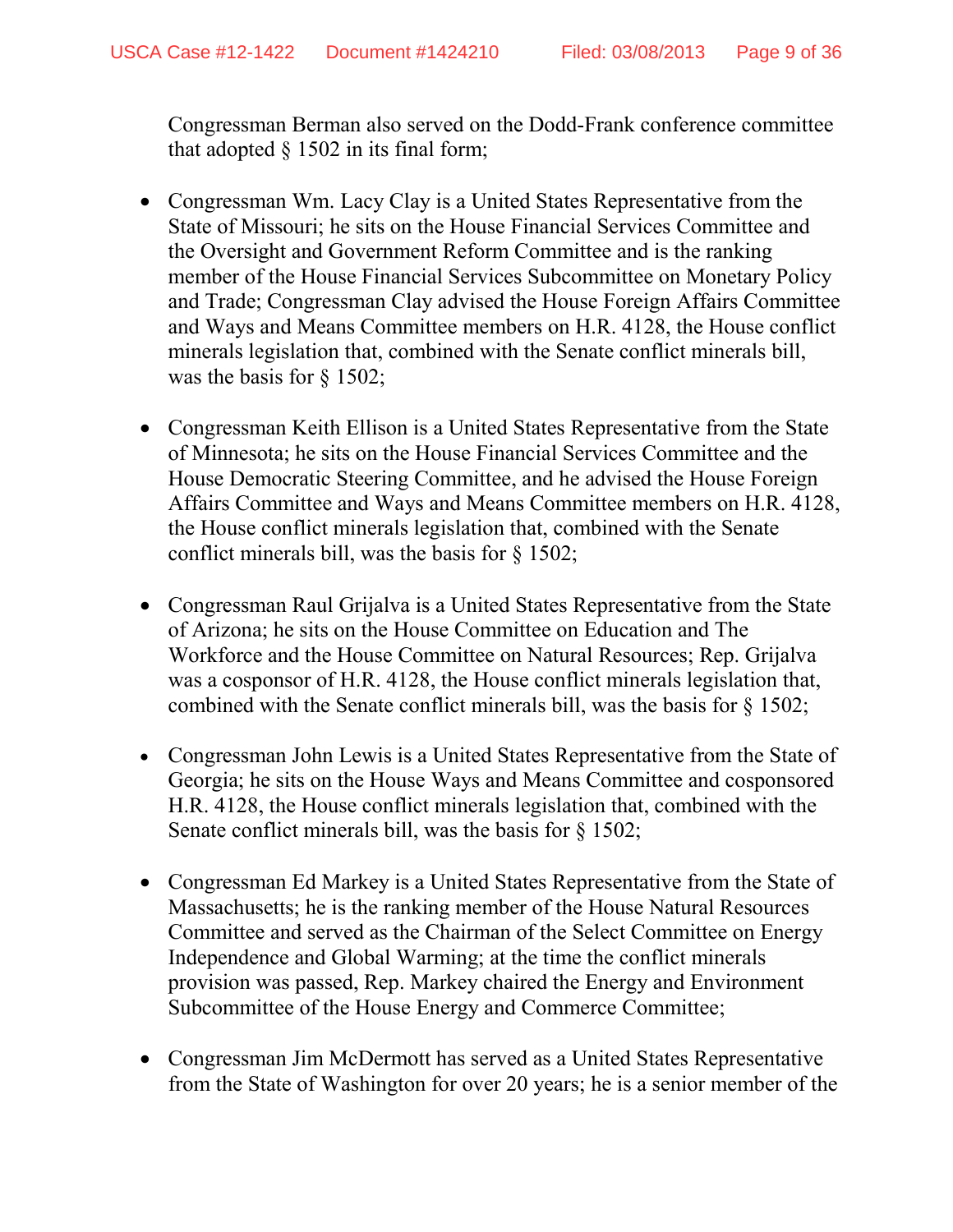House Ways and Means Committee and a member of the House Committee on the Budget; Rep. McDermott sponsored H.R. 4128, the House conflict minerals legislation that, combined with the Senate conflict minerals bill, was the basis for § 1502;

- Congresswoman Gwen Moore is a United States Representative from the State of Wisconsin; she sits on the House Committee on Financial Services and the House Budget Committee; Rep. Moore was a cosponsor of H.R. 4128 the House conflict minerals legislation that, combined with the Senate conflict minerals bill, was the basis for § 1502;
- Congresswoman Maxine Waters has served as a United States Representative from the State of California for over 20 years; she is the ranking member of the House Committee on Financial Services; Rep. Waters was a cosponsor of H.R. 4128, the House conflict minerals legislation that, combined with the Senate conflict minerals bill, was the basis for § 1502; Congresswoman Waters also served on the Dodd-Frank Conference Committee that adopted § 1502 in its final form.

*Amici* have an interest in this case because the final rule adopted by the SEC thoughtfully effectuates congressional intent, while judicial vacatur of the final rule would undermine *amici*'s efforts to further humanitarian and national security goals, provide stability to the minerals trade, and enable investors to be better informed.

*Amici* certify that no party's counsel authored this brief, in whole or in part, and no one other than *amici* listed herein or their counsel contributed money intended to fund the preparation or submission of this brief.

All parties have consented to the filing of this brief, consistent with Rule 29 of the Federal Rules of Appellate Procedure.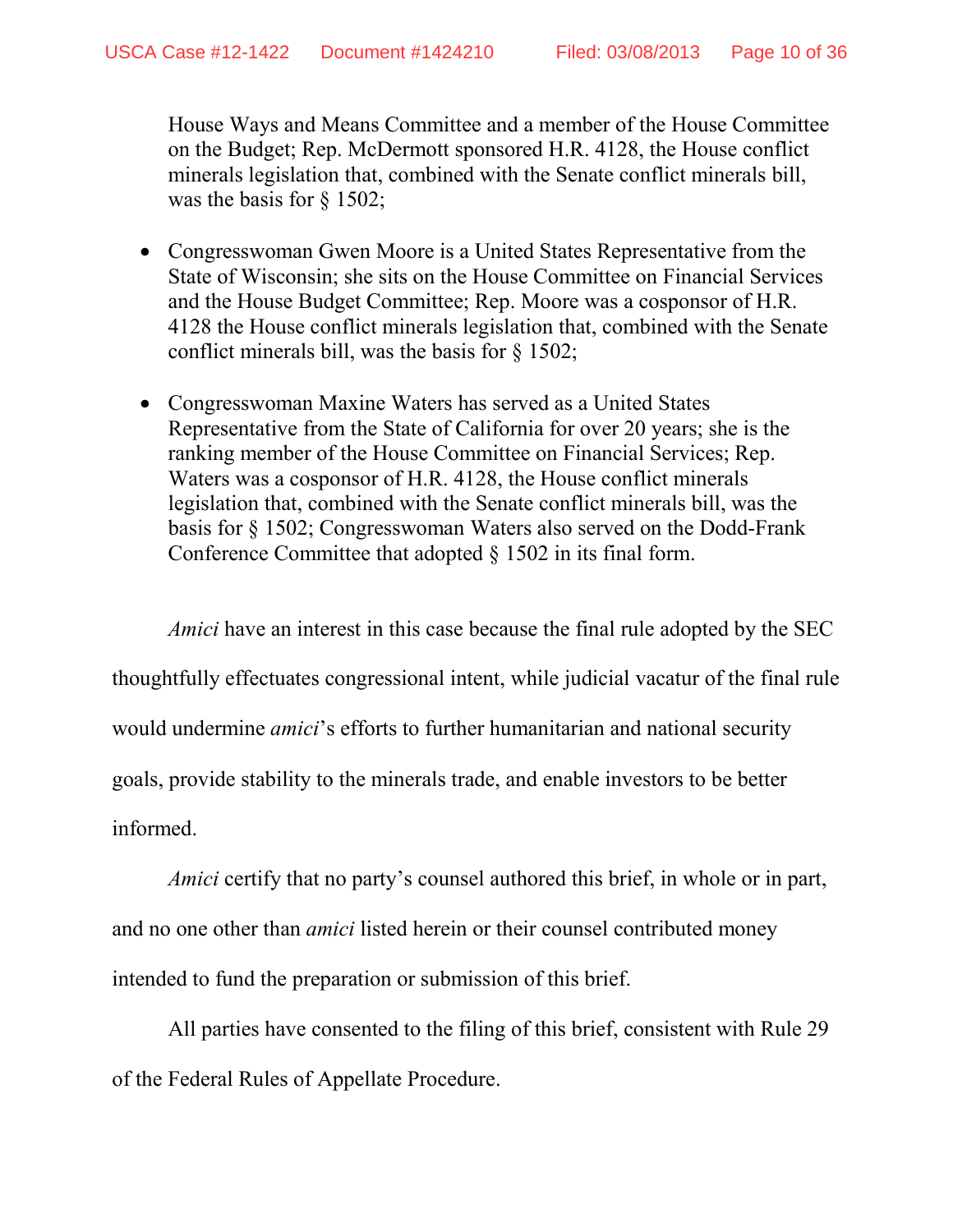#### **INTRODUCTION AND SUMMARY OF ARGUMENT**

<span id="page-10-0"></span>Congress enacted the conflict minerals reporting provision with bi-partisan support as part of the Dodd–Frank Wall Street Reform and Consumer Protection Act (Pub. L. 111–203, H.R. 4173). The conflict minerals SEC-disclosure provision, was offered as an amendment by then-Senator Brownback (R-KS), now Governor of Kansas, and adopted in the Senate by unanimous consent. *See, e.g.*, 156 CONG. REC. S3801,17 (May 17, 2010) (Senator Dodd (D-CT): "Given the ongoing emergency in the Congo, I am glad that Senator Shelby and I have been able to work out an agreement to adopt this Congo amendment."). The measure was supported and strengthened in Conference, as a similar measure was under consideration in the House of Representatives by the Committee on Ways and Means and by the Committee on Foreign Affairs, where it was marked up. *See* Statement of Rep. Berman, Chairman of the House Committee on Foreign Affairs, July 15, 2010, *available at* http://democrats.foreignaffairs.house.gov/press\_display .asp?id=747 (last visited Feb. 26, 2013) ("Our Committee worked hard for months with our House and Senate colleagues to see that this provision was included and strengthened in the Wall Street reform bill.").

<span id="page-10-1"></span>In response to the ongoing humanitarian emergency in the Democratic Republic of the Congo, § 1502 requires companies to disclose annually whether they use conflict minerals that originated in the Congo or an adjoining country and,

- 1 -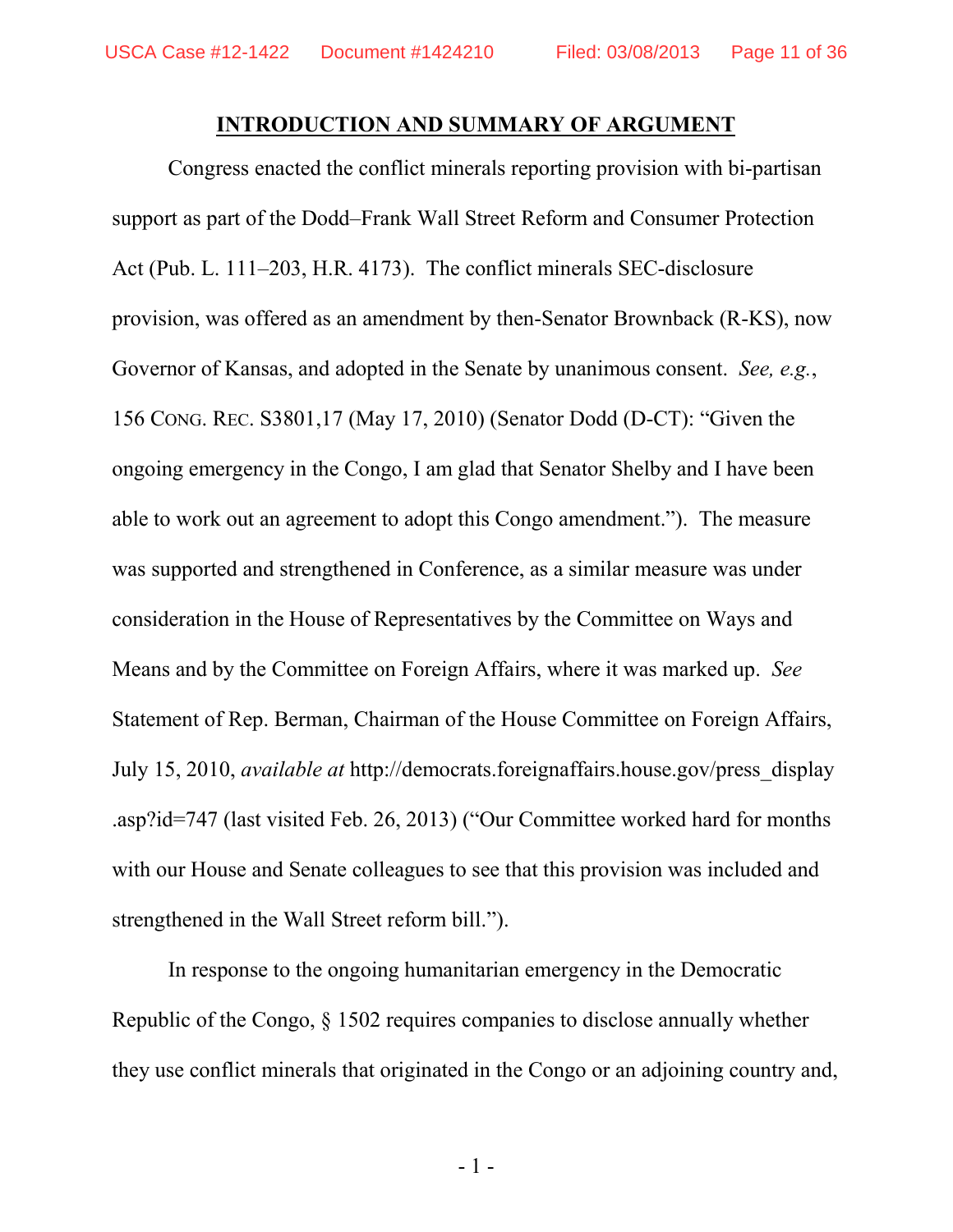<span id="page-11-2"></span>if so, to investigate and disclose the minerals' sources within those countries. As Senator Durbin explained, "we can't begin to solve the problems of eastern Congo without addressing where the armed groups are receiving their funding, mainly from the mining of a number of key conflict minerals . . . . [I]f a company registered in the United States uses any of a small list of key minerals from the Congo—minerals known to be involved in the conflict areas—then such usage must be disclosed in that company's SEC disclosure." 156 CONG. REC. S3801,17 (May 17, 2010) (floor statement of Sen. Durbin); *see also Conflict Minerals Trade Act: Markup Before the House Comm. on For. Affs.* 111th Cong. 139-141 (April 28, 2010) (Rep. Ros-Lehtinen: "This important human rights legislation will help disrupt the illegal mineral trade that funds and fuels the bloody conflict in the Democratic Republic of the Congo.")

<span id="page-11-1"></span><span id="page-11-0"></span>When Senator Brownback introduced the first conflict minerals bill in 2008, he explained "all we want to do with this is make sure that the coltan, the tantalum we are using, comes from legitimate sources. That is all we are asking . . . we want to know where it is coming from and that it is not conflict coltan that is used to pay for the suffering of so many people. We all must be good actors in this chain. With 1,500 people dying a day, there is no room for turning a blind eye on this matter." 154 CONG. REC. S1047-02 (Feb. 14, 2008).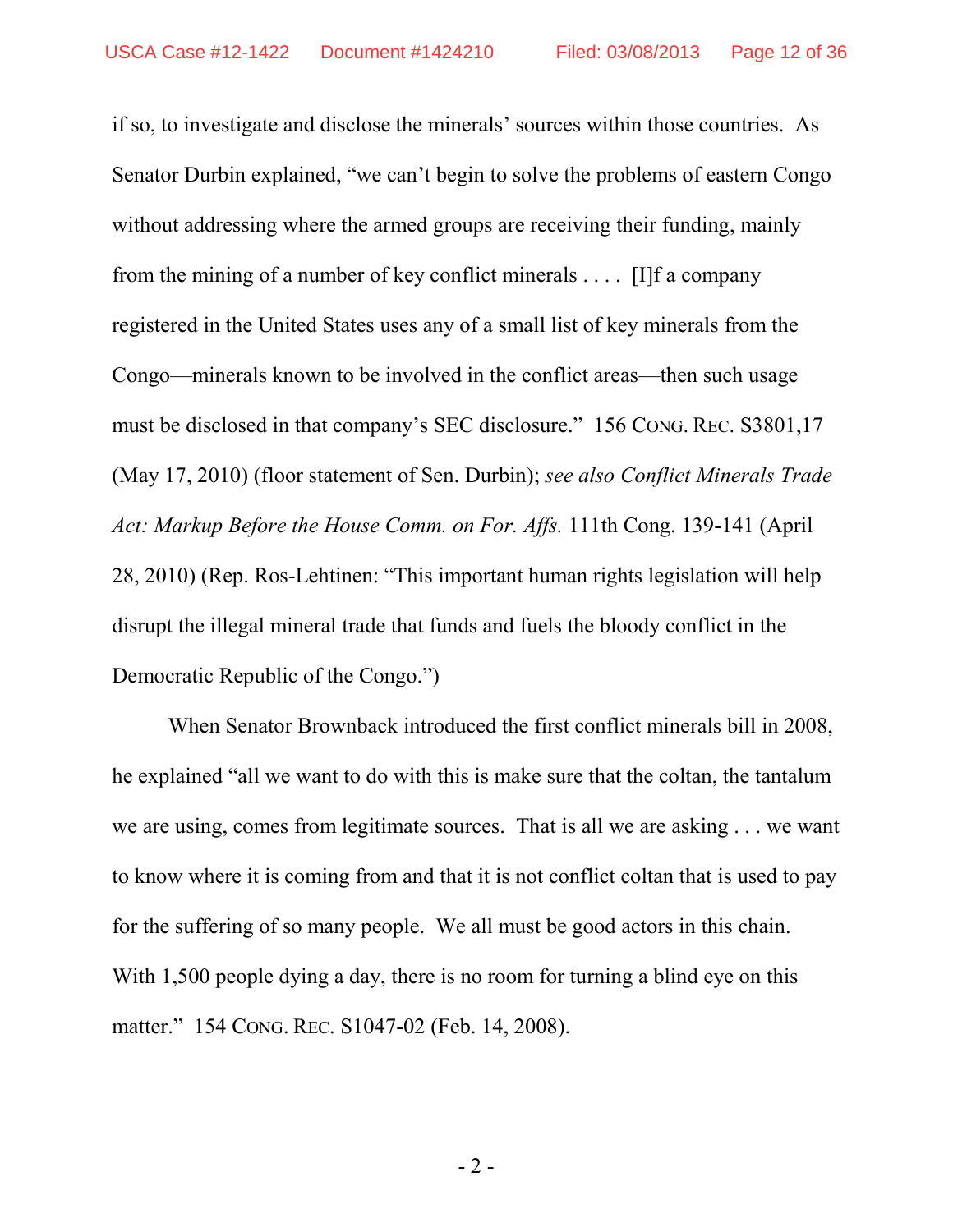The Rule adopted by the SEC implements the statute as Congress intended. Each of the SEC's determinations at issue in this case is consistent with the policy choices made by Congress. And, importantly, the statute and rule are working as intended. Within 14 months of the law passing, over 500 mines in Rwanda and the Congo were producing over 550 tons of conflict free minerals per month, replacing a substantial percentage—as much as 40%—of what was being mined in the black market before the law passed. Rep. McDermott, SEC Video Message: SEC Roundtable on Conflict Materials (Oct. 18, 2011).

Petitioners in this action ("NAM") seek exemptions that would eviscerate the statute. Petitioners argued for these same exemptions during the statute's consideration by Congress but having failed to get these exemptions from Congress, and having failed to obtain those same desired exemptions during the rulemaking process, NAM comes before this Court seeking a third bite at the apple. This Court should not accept NAM's invitation to rewrite § 1502, undercut Congress's clear intent and roll back the progress that is being made to end the mineral-fueled bloodshed in the Congo.

### **BACKGROUND**

The mineral-fueled conflict in the Congo threatens regional stability as well as American economic, humanitarian, and national security interests:

• 1,500 people die in the Congolese conflict each day, making it the world's "single deadliest conflict since the Second World War";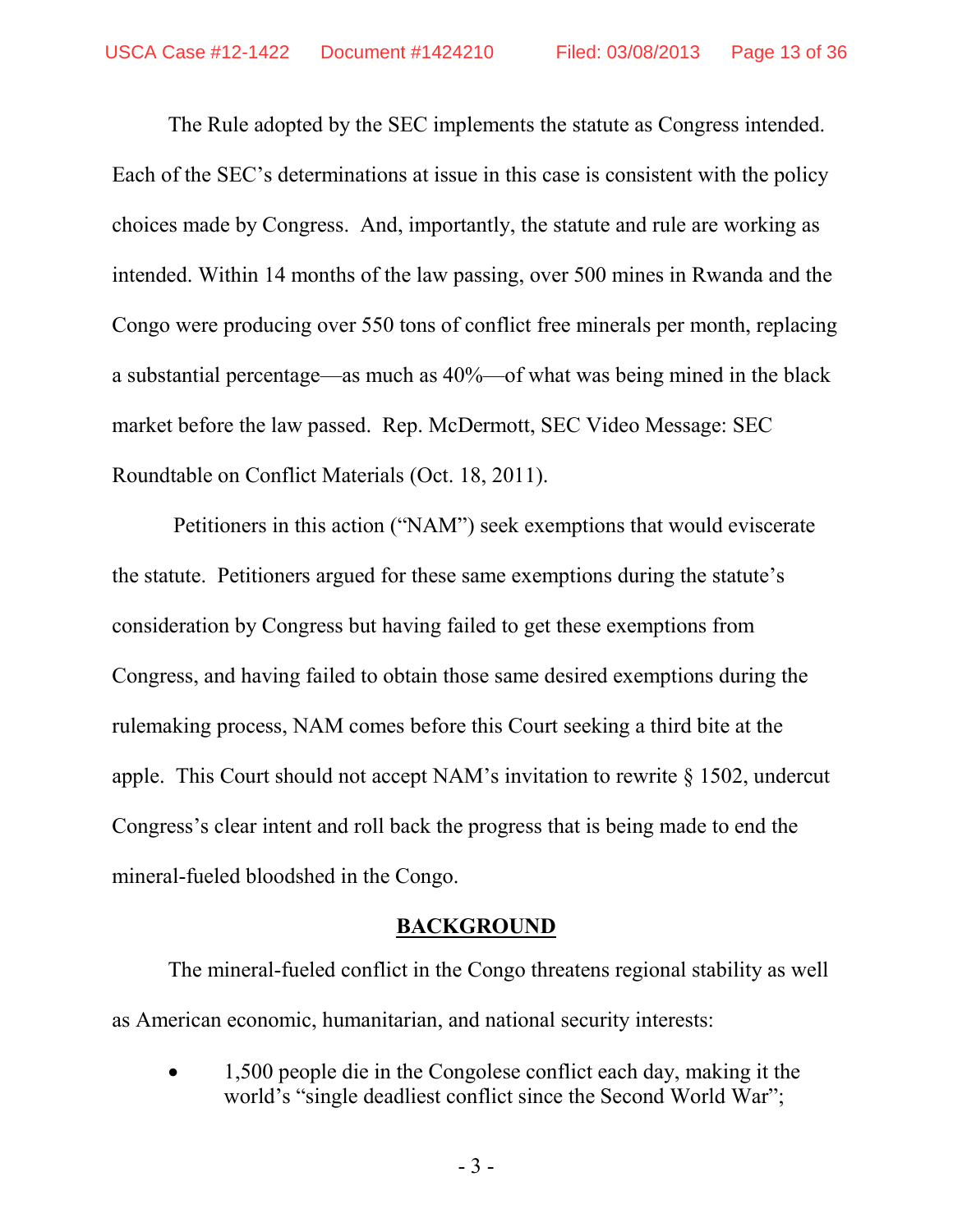- The conflict contributes to regional instability, having drawn in six neighboring countries already;
- The resulting regional instability is a threat to American economic and national security interests, as other nations expand their sphere of economic influence in the region and militant Islamists expand their sphere of political influence. President George W. Bush and President Barack Obama have deemed the Congolese conflict to be "an unusual and extraordinary threat to the foreign policy of the United States";
- Rape and other forms of sexual violence have become standard tools of war in the Congo;
- The conflict in the Congo inflicts unique horrors on the many children who are conscripted as soldiers, forced to labor in dangerous mines, subject to unspeakable sexual violence, uprooted from their homes and denied access to food, clean water, and basic medical care; and
- <span id="page-13-2"></span>• The companies that use conflict minerals from Central Africa to manufacture their products are relying on an inherently unstable and volatile black market, and this sourcing represents a risk to investors, companies, consumers, and the national interests of the United States, including U.S. foreign policy goals. [1](#page-13-12)

<span id="page-13-12"></span><span id="page-13-11"></span><span id="page-13-10"></span><span id="page-13-9"></span><span id="page-13-8"></span><span id="page-13-7"></span><span id="page-13-6"></span><span id="page-13-5"></span><span id="page-13-4"></span><span id="page-13-3"></span><span id="page-13-1"></span><span id="page-13-0"></span> <sup>1</sup> *See, e.g.*, 149 CONG. REC. S27536-03, 2003 WL 21313580 (June 9, 2003); 152 CONG. REC. H8860-02, 2006 WL 3524926 (Dec. 6, 2006); 152 CONG. REC. S00000-36, 2006 WL 3592068 (Dec. 8, 2006); 153 CONG. REC. S13360-03, 2007 WL 3101517 (Presidential Rep. on the Nat'l Emergency Declared in Exec. Order 13413) (Oct. 24, 2007); 153 CONG. REC. S13396-01, 2007 WL 3119155 (Oct. 25, 2007); 154 CONG. REC. S1047-02, 2008 WL 398110 (Feb. 14, 2008); 154 CONG. REC. H8632, 2008 WL 4329693 (Sept. 23, 2008); 155 CONG. REC. S4671-01, 2009 WL 1098211 (Apr. 23, 2009); 155 CONG. REC. S4745-01, 2009 WL 1118569 (Apr. 27, 2009); 155 CONG. REC. H11482-03, 2009 WL 3364626 (Presidential Message on the Continuation of the Nat'l Emergency with Respect to the Dem. Rep. Congo) (Oct. 20, 2009); 155 CONG. REC. S10787-03, 2009 WL 3445255 (Oct. 27, 2009); 155 CONG. REC. S13030-01, 2009 WL 4729775 (Dec. 11, 2009) (statement of Sen. Feingold, observing that the crisis in the Congo "the single deadliest conflict since the Second World War"); Transcript of House Foreign Affairs Subcommittee, 2011 WL 794381 (Mar. 8, 2011) (witness quoting Justine Masika, a Congolese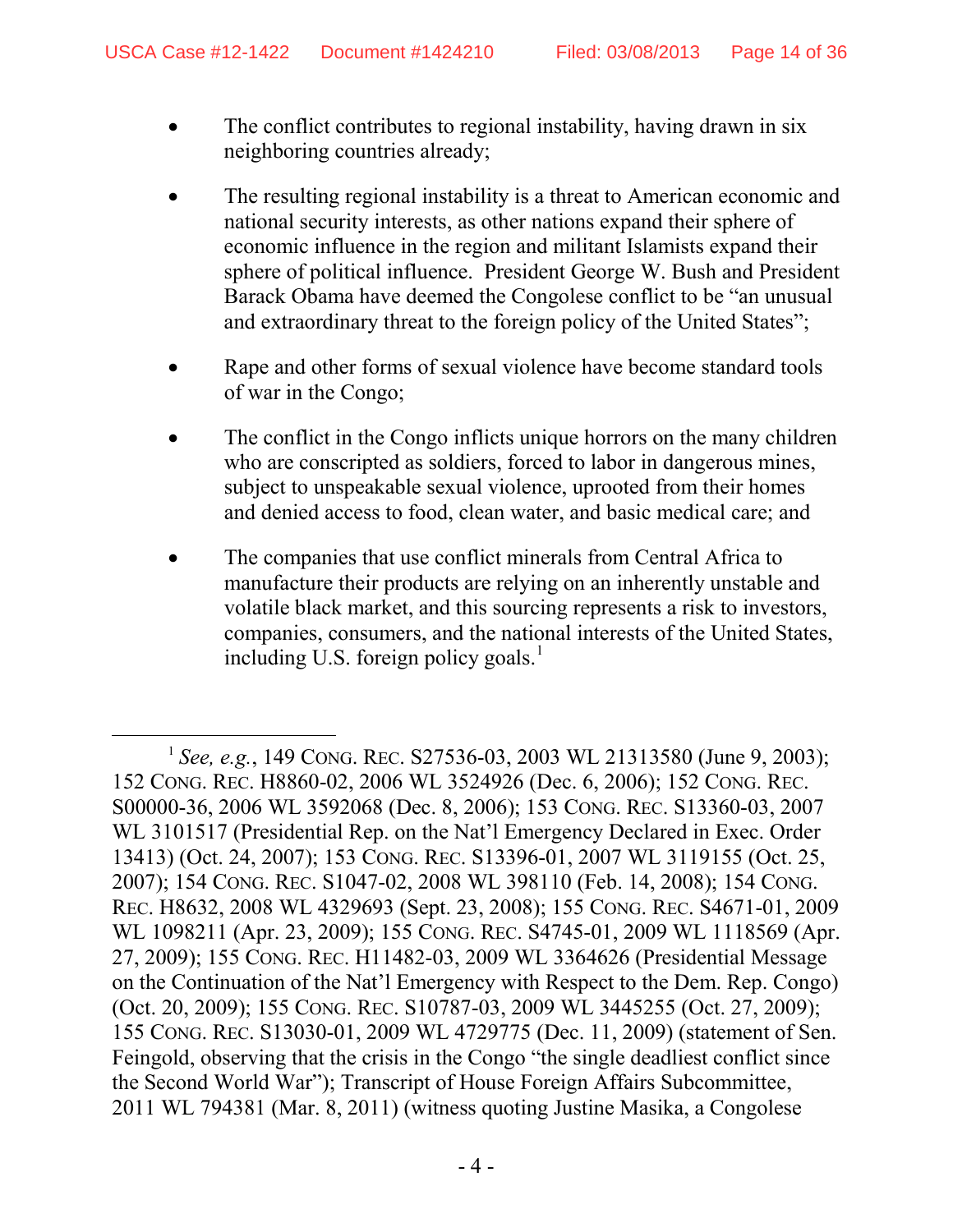<span id="page-14-0"></span>Congress has long understood that an effective response to the Congolese conflict must include scrutiny of the mineral trade. In 2008, Senator Feingold observed that the "lack of mechanisms to regulate or at least scrutinize trade in these resources handicaps our diplomatic and humanitarian efforts to bring peace to" the Congo and address the impact of the black market. *Resource Curse or Blessing? Africa's Management of its Extractive Industries: Hearing Before the Sen. Comm. On Foreign Relations*, 110th Cong. (Sept. 2008) (statement of Sen. Feingold). Year after year, Senator Brownback placed extensive documentation of the link between conflict mining and human rights violations into the Congressional Record, including a statement from the U.N. Ambassador to the Democratic Republic of the Congo explaining that "the minerals have truly been the driving force behind this war," and Senator Brownback concluded that "by making this supply-chain more translucent, we ultimately can help save millions of innocent Congolese lives." 155 CONG. REC. S4671-01, 2009 WL 1098211 (Apr. 23, 2009).

<span id="page-14-2"></span><span id="page-14-1"></span>In its final form, § 1502 is the result of conscious and careful decisions. Although the complexity of modern business practices can make transparency and supply chain verification challenging, Congress still chose to pass a law that compels reasonable and proactive transparency throughout the supply chain. 155  $\overline{a}$ women's rights advocate: In the Congo the "link between conflict minerals and mass rape" is "crystal clear").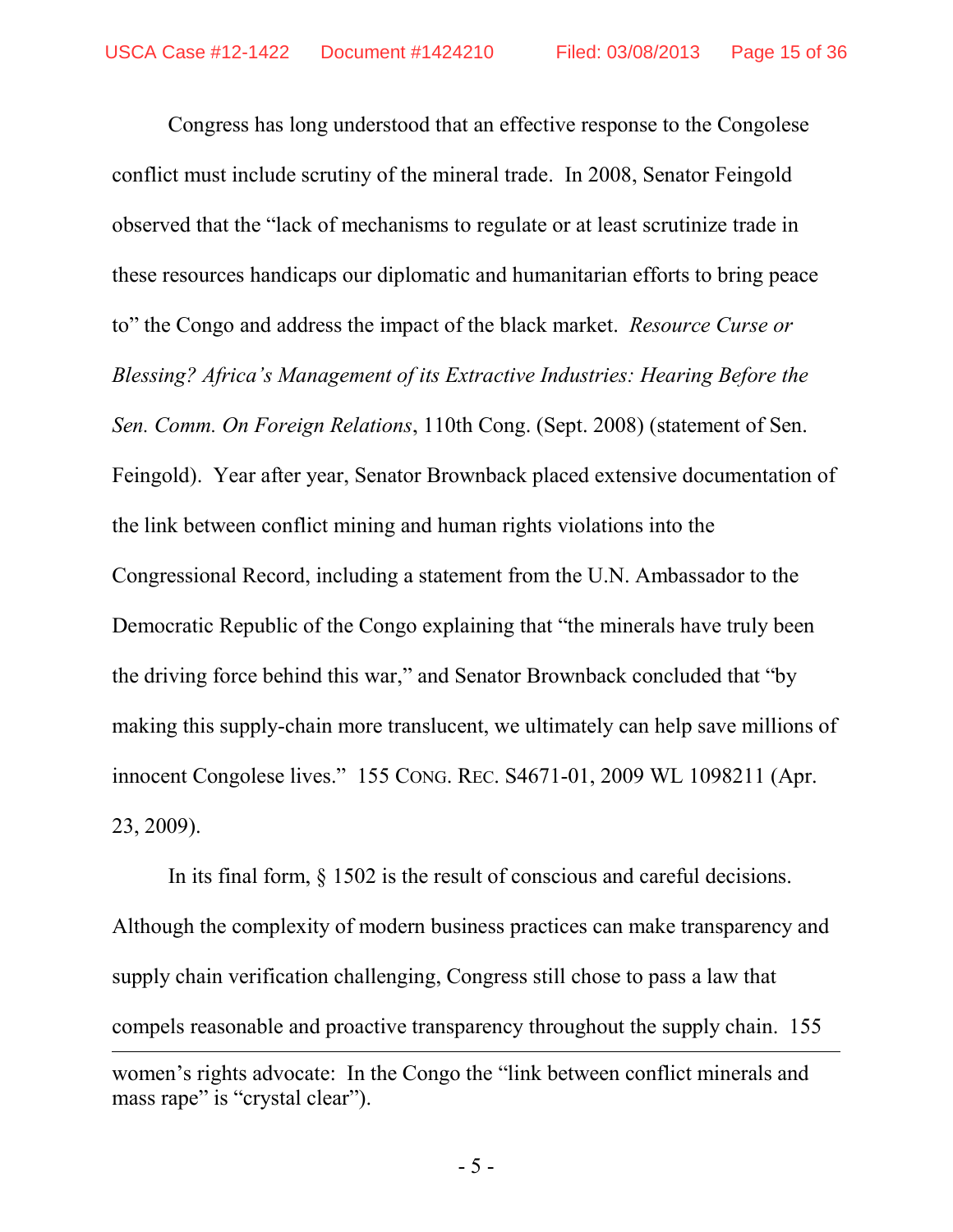CONG. REC. S4696 (Apr. 23, 2009) (Sen. Brownback: "we call for transparency and accountability throughout the supply-chain of these minerals"). As Senator Feingold explained, "[T]his requirement will compel companies to take responsibility for their suppliers and thus bring greater transparency to the trade in these minerals, which may enable more targeted actions down the road. . . . I appreciate that these minerals often pass through extensive supply chains and processing stages before the relevant metals are used . . . but it is something we can and should expect of industry when certain commodities are known to be fueling human rights violations." 155 CONG. REC. S4697.

<span id="page-15-0"></span>In drafting conflict mineral legislation, Congress carefully considered the views of the business community. Indeed, Congress worked with Petitioners, as well as other manufacturing associations, a large number of individual manufacturing companies, retailers that act as manufacturers, associations for each of the conflict minerals, and companies throughout the mineral supply and refining chain. Congress took industry concerns into account and adjusted many aspects of the legislation, including a) requiring due diligence and disclosure rather than an outright import ban, b) requiring reports from U.S. and non-U.S. businesses alike, c) requiring the Department of State to work with Central African governments and private industry to support greater minerals governance, d) involving the Commerce Department to regularly quality check company reports, and e)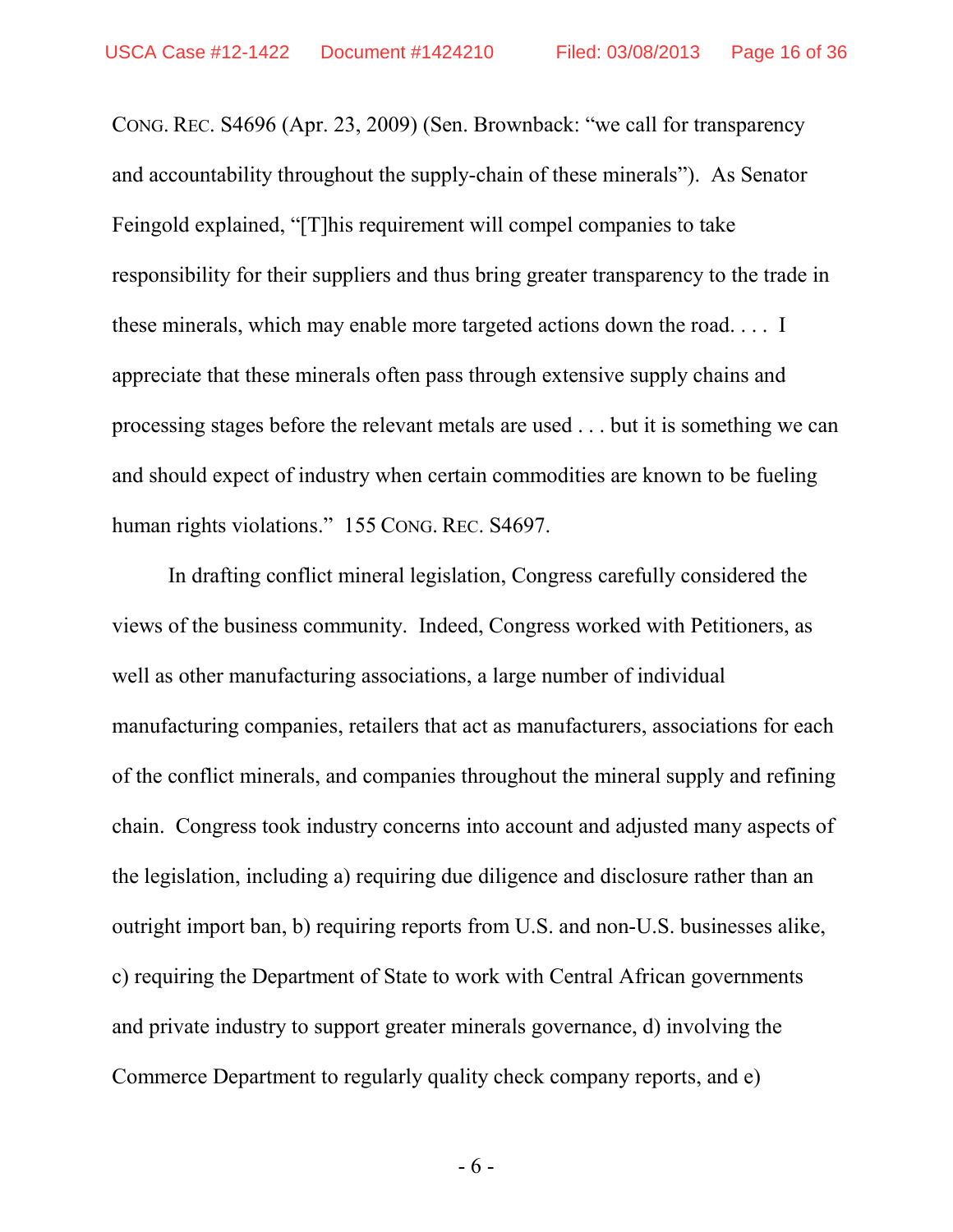<span id="page-16-0"></span>instituting reporting by the GAO on the effectiveness of the law and suggested improvements, to name only a few aspects of the law that were created with input from the business community. *See, e.g.*, 156 CONG. REC. S3965 (May 19, 2010) (Sen. Feingold: The proposed legislation "includes modifications based on discussions with representatives from industry, U.S. Government agencies, and the Banking committee").

<span id="page-16-1"></span>The business community, however, did not get everything it asked for from Congress. And now NAM attempts to achieve a number of policy goals that Congress considered and rejected. Congress considered carefully that many products use only small amounts of conflict minerals, that due-diligence does cost money, that supply chains are complex and ever-changing, and that many manufacturers contract with other businesses to fabricate their products. Yet, Congress decided that these factors did not outweigh the benefits of requiring proactive steps from the business community to monitor their supply chains. *See, e.g.*, Remarks of Rep. Berman, Chairman of the House Committee on Foreign Affairs, for *The Costs and Consequences of Dodd-Frank Section 1502: Impacts on America and the Congo available at* http://democrats.foreignaffairs.house.gov/ press\_display.asp?id=954 ("[Some] companies have said that implementing this law would simply be too difficult and too expensive. They are telling us that, sophisticated as they are, they have no idea where their materials come from. They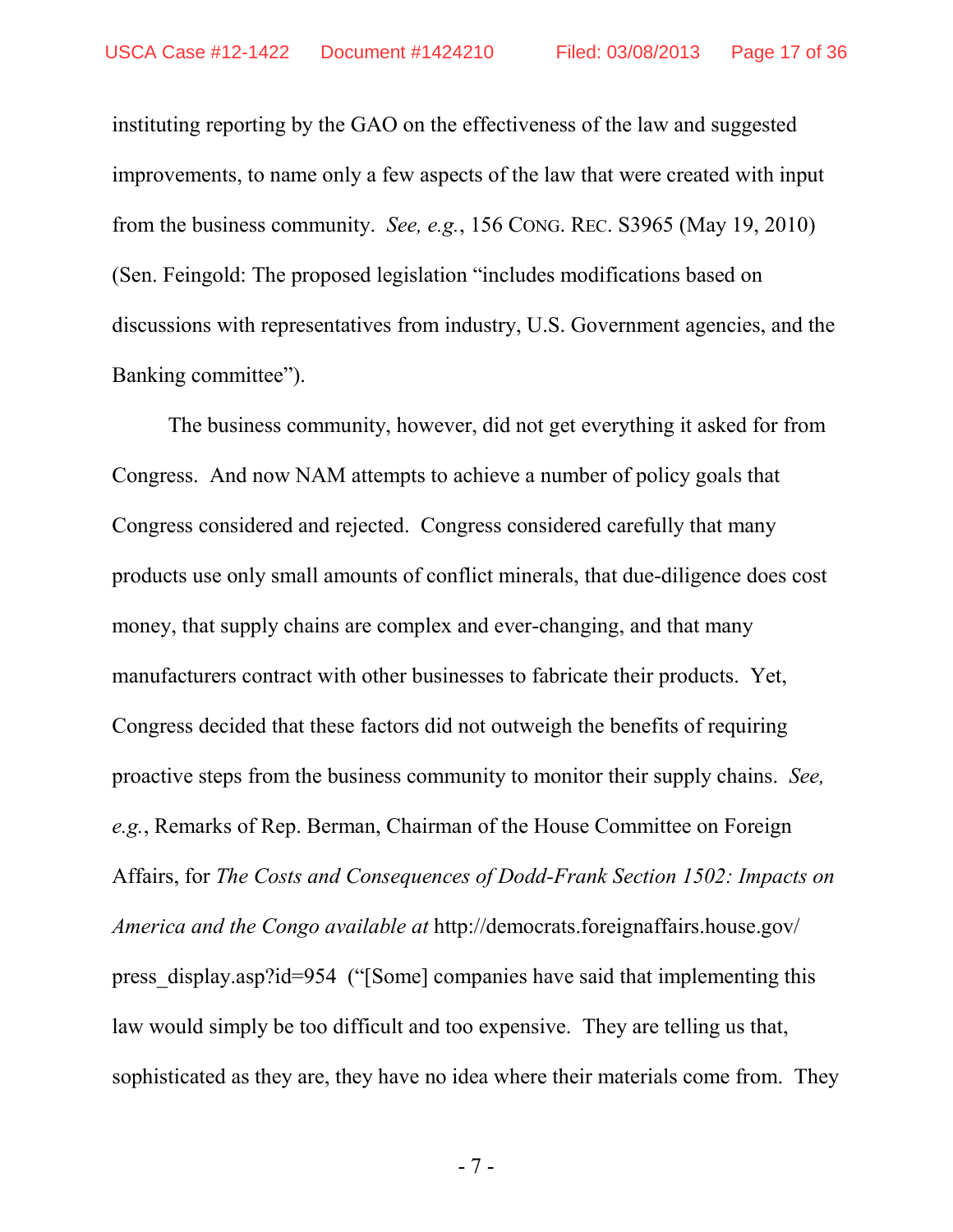are saying that if we ask them to be responsible, they cannot make a profit. I take issue with all of those statements.").

A great many businesses have not only supported the goal of greater supplychain transparency, they have already implemented transparency measures, thereby demonstrating the economic feasibility of such measures. For example, Ford Motor Company took action to begin due diligence well before the final regulations were promulgated. *See* Ford Motor Co. Sustainability Report 2010/2011; *see also* RF Micro Devices Statement on Conflict Minerals, Feb. 27, 2012 (RF Micro Devices, an integrated circuit manufacturer, is "actively working with its supply chain to certify that metals found in RFMD products are DRC conflict free."); H.C. Stark Raw Material Procurement Statement (H.C. Starck, a global supplier of refractory metal powders, has already "implemented a certified Responsible Supply Chain Management System (RSCM) as a core control system to guarantee we purchase only conflict-free raw materials.").<sup>[2](#page-17-0)</sup> See also Rep.

<span id="page-17-0"></span><sup>&</sup>lt;sup>2</sup> The statements cited from Ford, RF Micro Devices, and H.C. Starck are available in the Appendix to *The Costs and Consequences of Dodd-Frank Section 1502: Impacts on America and the Congo: Hearing on Pub. L. 111-203 §1502 Before the H.R. Subcomm. On Int'l Monetary Policy & Trade (May 10, 2012). In* the same appendix, see also Honeywell Electronic Materials Conflict Minerals Statement, Feb. 10, 2011(Honeywell "actively works with its suppliers to identify the source of the minerals defined in [§ 1502]"); SiTimes Declaration of Conflict Metals/Supplies from Conflict Free Mines ("SiTimes is familiar with and fully supports the conflict free metal/mineral regulation"); AMD Supplier Responsibility Statement; and TriQuint Semiconductor Policy on Conflict Minerals, May 19, 2011.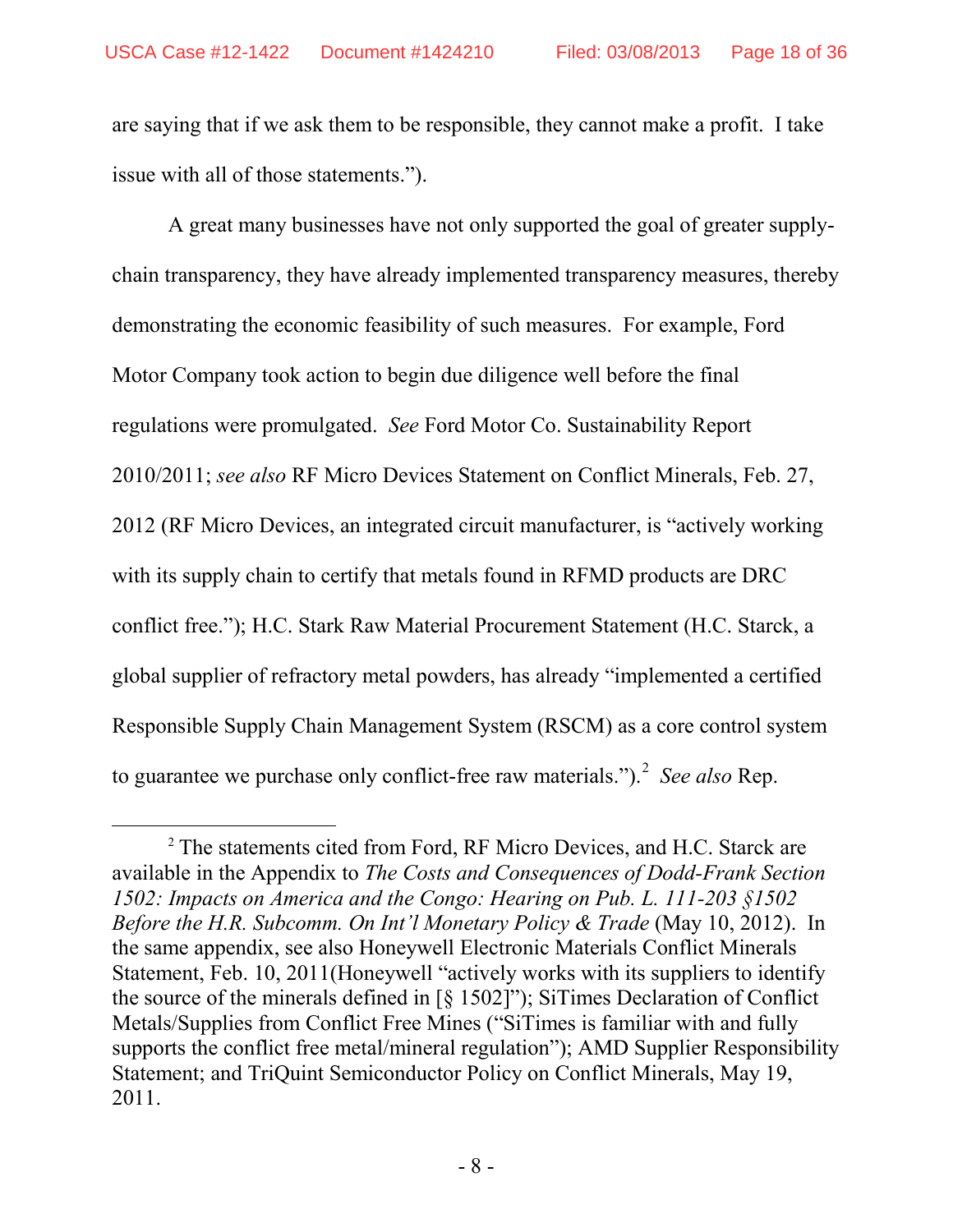McDermott, SEC Video Message: SEC Roundtable on Conflict Materials p. 2 (Oct. 18, 2011) ("Many companies we're talking to . . . think the business knowhow they get from their transparency work is hugely valuable. . . . [T]hey can operate more efficiently, they can make better sourcing decisions.").

Section 1502 has received support and praise from a broad range of constituencies. *See, e.g.*, *The Costs and Consequences of Dodd-Frank Section 1502: Impacts on America and the Congo: Hearing on Pub. L. 111-203 §1502 Before the H.R. Subcomm. On Int'l Monetary Policy & Trade*, May 10, 2012 ("May 2012 Hearing") (Statement of Bishop Nicolas Djomo Lola, President of the Catholic Bishops' Conf. of the Congo) (expressing his church's support for § 1502); *id.* (statements of business support) (contains hundreds of public statements from companies committing themselves to going conflict free, including from Samsung Electronics, Motorola, Ford, Texas Instruments, and Philips); *id.* (statement from Claigan Environmental, regulatory compliance expert) ("I have never seen so many companies becoming compliant before the final rules have come out. I think in many ways we are far past the issue of can it be done and is it costly—it can be done and at lower-than-publicized cost"). Moreover, § 1502 is working as intended. Between April and October 2011, the Congo and Rwanda went from having no verifiably clean mines to over 500 clean mines, with over 14,000 miners producing 550 tons of clean tin and coltan each month. Rep.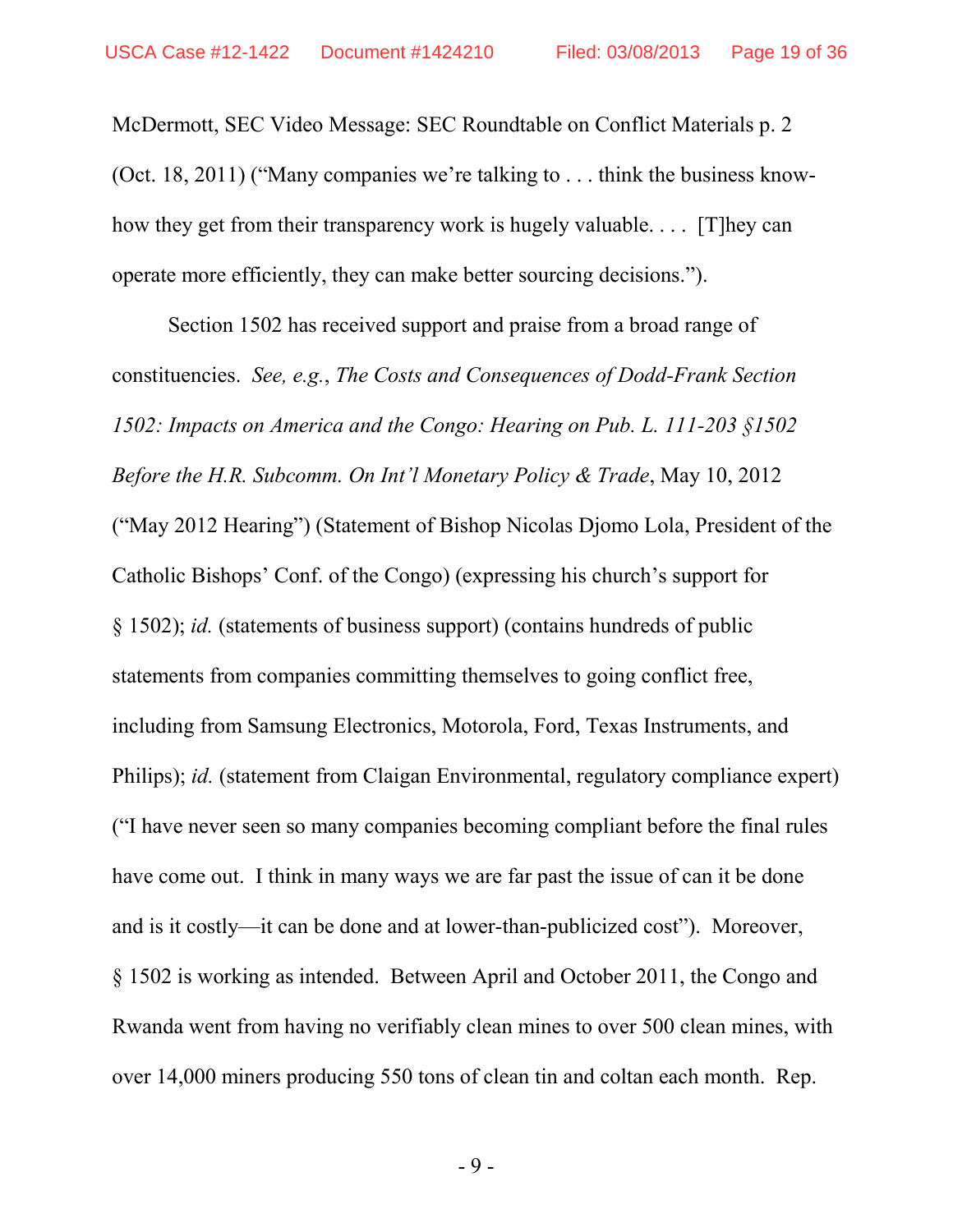McDermott, SEC Video Message: SEC Roundtable on Conflict Materials (Oct. 18, 2011) (based on an oral report to Rep. McDermott's office from the chief program manager of iTSCi, a joint industry program for tracing the origin of conflict minerals). Meanwhile, progress on clean mining is spreading to neighboring countries like Burundi and Uganda. *Id.* The U.S. Department of State recently opined that "Issuance of the SEC regulations was a vital step in establishing a clear and harmonized global framework," adding that "[e]ach country's ability to develop a responsible mineral trade depends in part on the credibility of equivalent measures" in other countries. Dept. of State's Feb. 28, 2013, STATEMENT CONCERNING IMPLEMENTATION OF CONFLICT MINERALS DUE DILIGENCE PURSUANT TO SECTION 1502 OF THE DODD-FRANK ACT, *available at* http://www.state. gov/e/eb/rls/othr/2013/205465.htm?goMobile=0. The State Department concluded that "as implementation of traceability and transparency measures continues, more companies should and will responsibly source from the region." *Id.*

# <span id="page-19-0"></span>**ARGUMENT**

# **I. The SEC Correctly Determined that a** *de minimis* **Exception Was Not Appropriate.**

# **A. Because Congress Considered and Rejected a** *de minimis* **Exception, the SEC Properly Decided Not to Adopt One in Contravention of Congressional Intent.**

Congress considered and rejected the adoption of a *de minimis* exception when drafting § 1502, and the SEC properly decided not to include a *de minimis*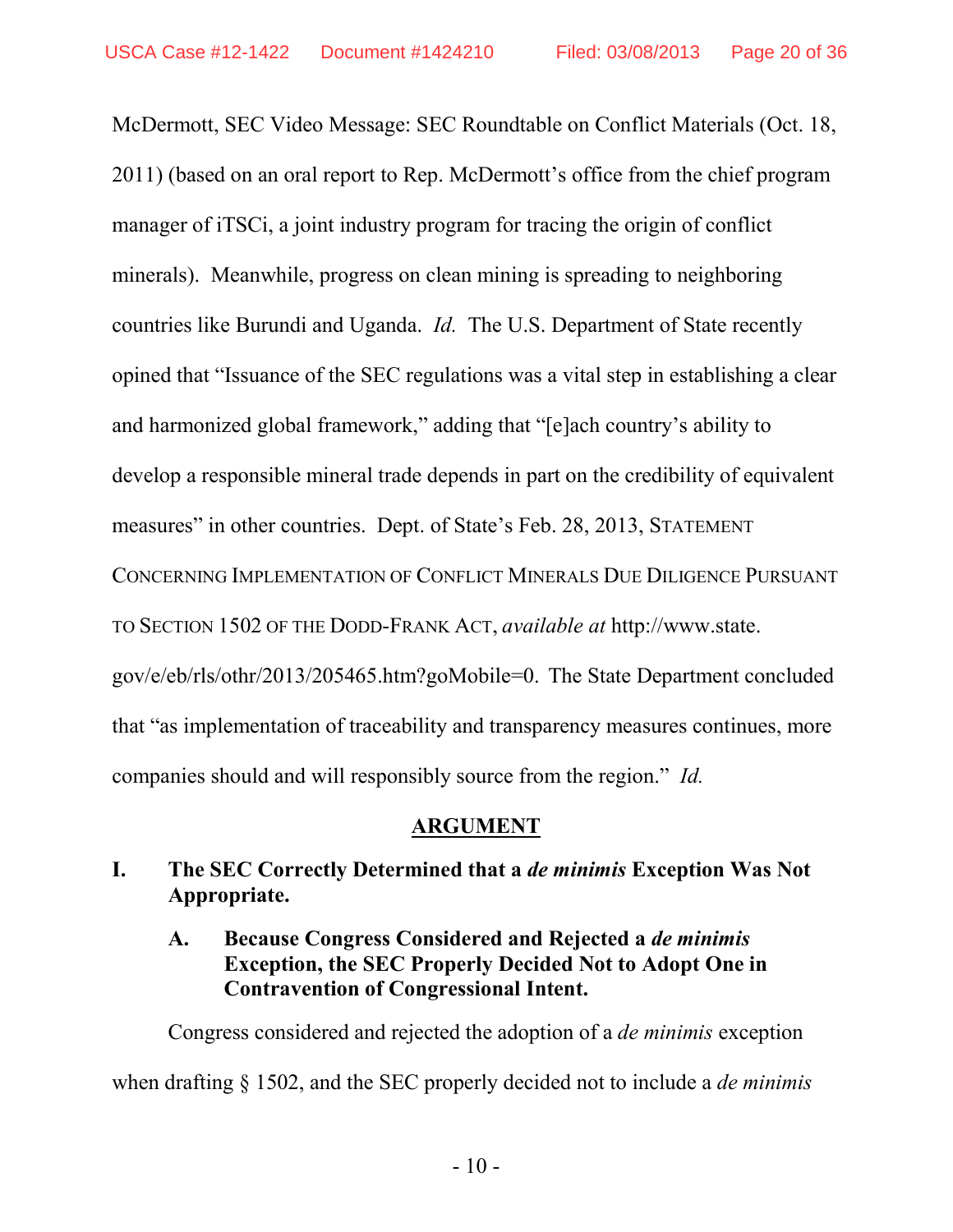exception in contravention of congressional intent. "The ability to create a *de minimis* exemption 'is not an ability to depart from the statute, but rather a tool to be used in implementing the legislative design.'" *Envtl. Def. Fund, Inc. v. E.P.A.*, 82 F.3d 451, 466 amended sub nom. *Envtl. Def. Fund v. E.P.A.*, 92 F.3d 1209 (D.C. Cir. 1996)).

<span id="page-20-0"></span>A draft *de minimis* standard was circulated among staff, discussed extensively with industry associations, individual companies, policy experts, administration officials, and the NGO community and was rejected by Congress because creating a *de minimis* exception for these minerals would have subverted the goals of the law. Indeed, no Member of Congress even offered a *de minimis* amendment.

The legislation's sponsors explained to the SEC that Congress intentionally did not include a *de minimis* exception:

[W]e intended [the reporting requirements] to cover practically all uses of conflict minerals—except for those that are naturally occurring or unintentionally included in a product. . . . In the example of the car whose only conflict minerals are contained in the radio, we would argue that the car manufacturer would, in fact, be covered by Section 1502.

Letter from Rep. Jim McDermott and Sen. Richard Durbin to Mary L. Schapiro,

SEC Chairwoman, Feb. 28, 2011 ("McDermott & Durbin 2011 Letter").

Congress rejected the idea of a *de minimis* exception because it would have

created a loophole that would swallow the rule. *See* Letter from Rep. Jim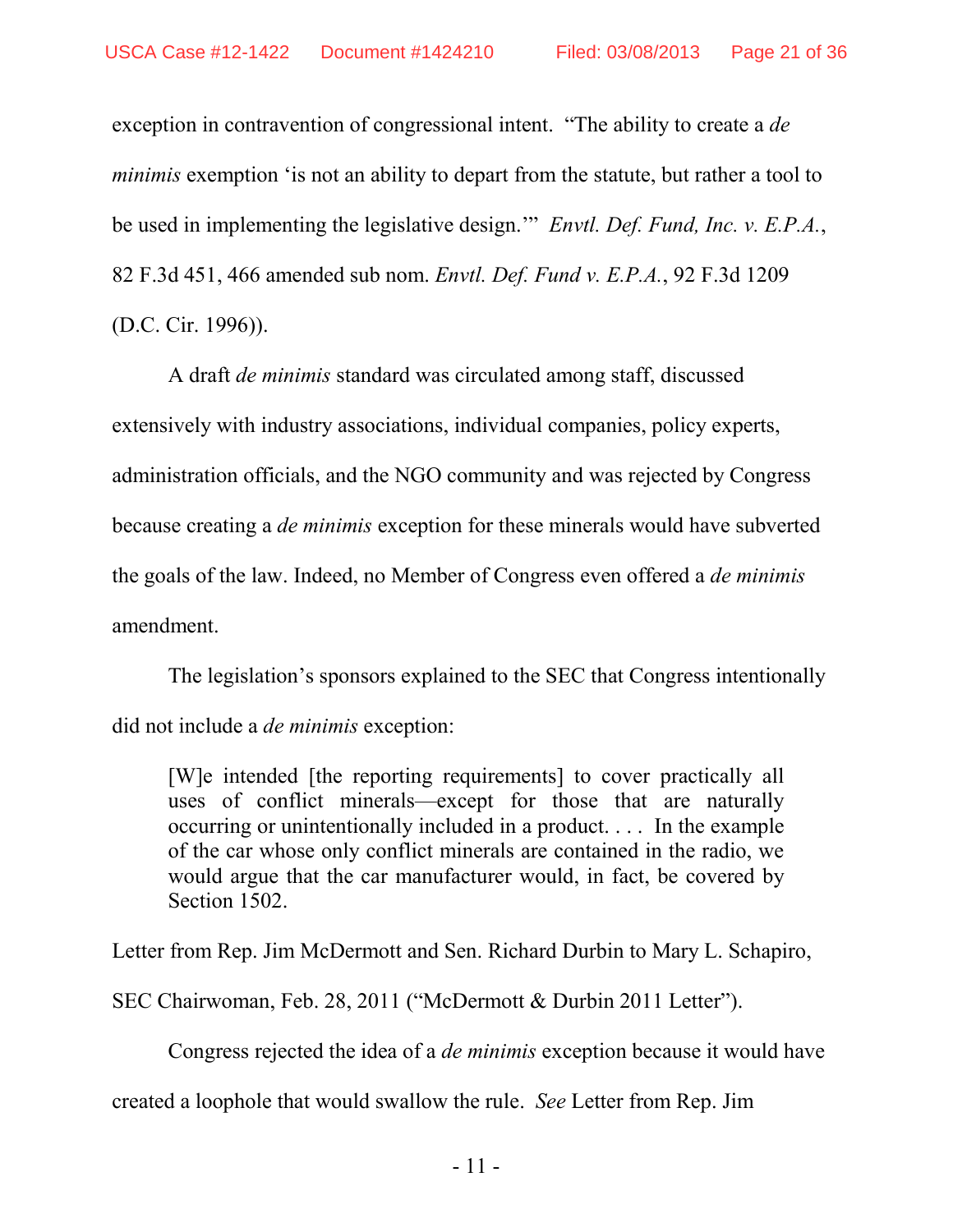McDermott and Sen. Richard Durbin to Mary L. Schapiro, SEC Chairwoman, Oct. 4, 2010 ("McDermott & Durbin 2010 Letter") ("Congress carefully considered including a de minimis rule in Section 1502 . . . but a de minimis rule would have created an overly generous loop-hole in the law."). Because conflict minerals are used in small quantities—whether measured by weight or dollar value—a *de minimis* exception would have exempted an unacceptably large number of companies from the statute's requirements. *Id.* ("the weight of the conflict minerals so essential to many products is very small, and the percentage by weight or dollar value of the conflict minerals as a proportion of unit cost is often also very small"). Accordingly, Congress "intentionally did not use a de minimis rule." *Id.*

Moreover, Congress expressly vested in the President the authority to suspend or temporarily revise § 1502's reporting requirement. *See* § 1502, codified at 15 U.S.C.  $\S 78m(p)(3)$ . Congress did not vest the power to make exceptions in the SEC.

Because a *de minimis* exception would be contrary to the legislative design, the SEC lacked authority to create one.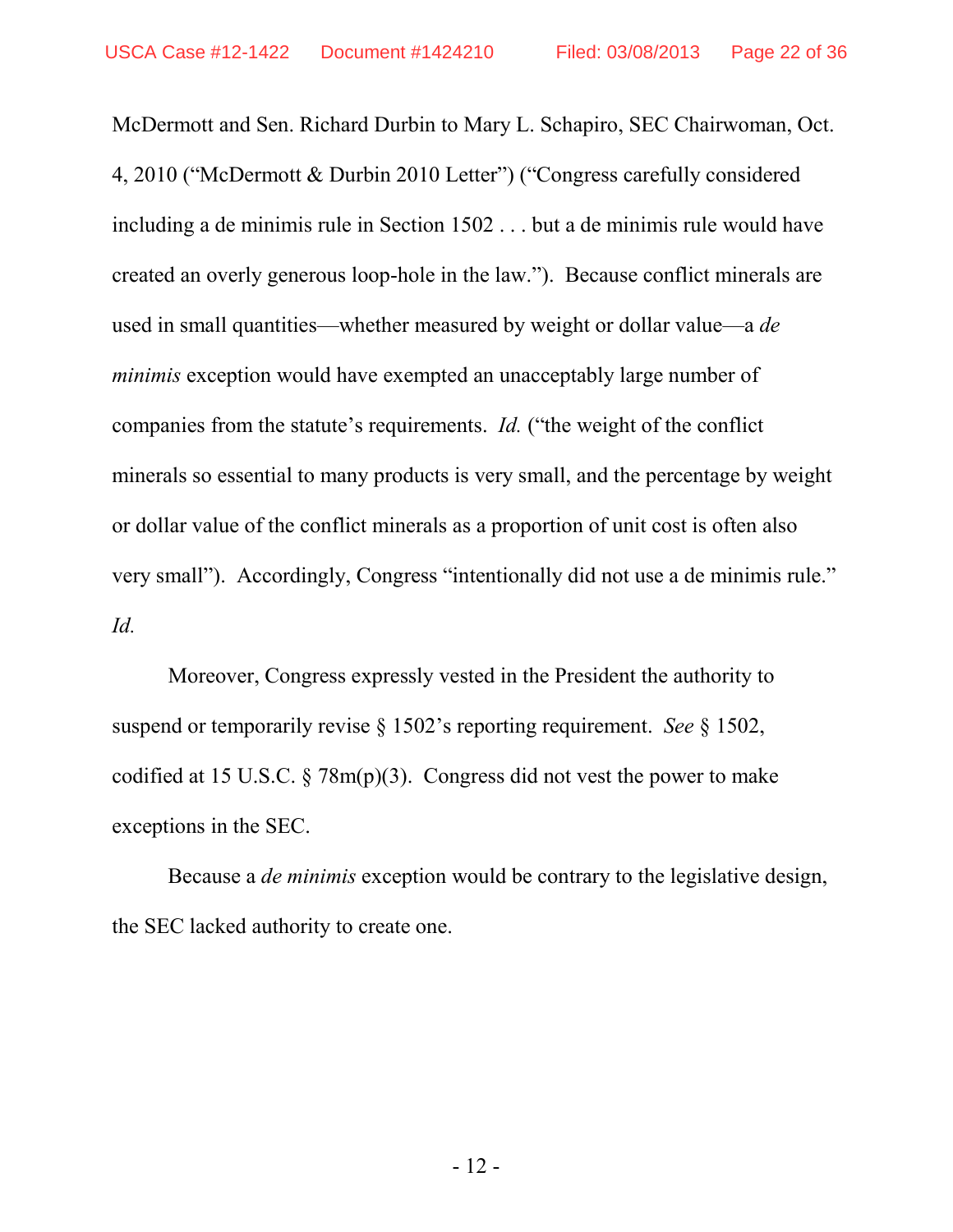# <span id="page-22-0"></span>**B. Because Any So-called "***de minimis***" Exception Would Significantly Affect the Rule, The SEC Lacked Authority to Include a** *de minimis* **Exception.**

Agencies have limited authority to promulgate a *de minimis* exception where, as here, Congress does not provide for one. *Shays v. Fed. Election Comm'n*, 414 F.3d 76, 113-14 (D.C. Cir. 2005). The inherent authority to impose a *de minimis* exception covers only situations where the burdens of regulation yield a gain of trivial value and where the absence of such an exception would create "absurd or futile results." *Id.* "[O]therwise the exemption reflects impermissible second-guessing of Congress's calculations." *Id.* (citations and some internal punctuation omitted).

<span id="page-22-1"></span>A *de minimis* exception would thwart the purposes § 1502. Conflict minerals are often used in products in very limited quantities, so a *de minimis* exception could exempt significant amounts of conflict-sustaining commerce from the statute's disclosure requirements, as both the SEC and the Department of State recognized. *Conflict Minerals*, 77 Fed. Reg. 56,274 (Sept. 12, 2012) (to be codified at 17 C.F.R. pts. 240 & 249b); Letter from Dep't of State (March 24, 2011), cited in 77 Fed. Reg. 56,280 n.53. Because a *de minimis* exception would do more than simply avoid an "absurd or futile" result, the SEC was precluded from second-guessing Congress's calculations by including a *de minimis*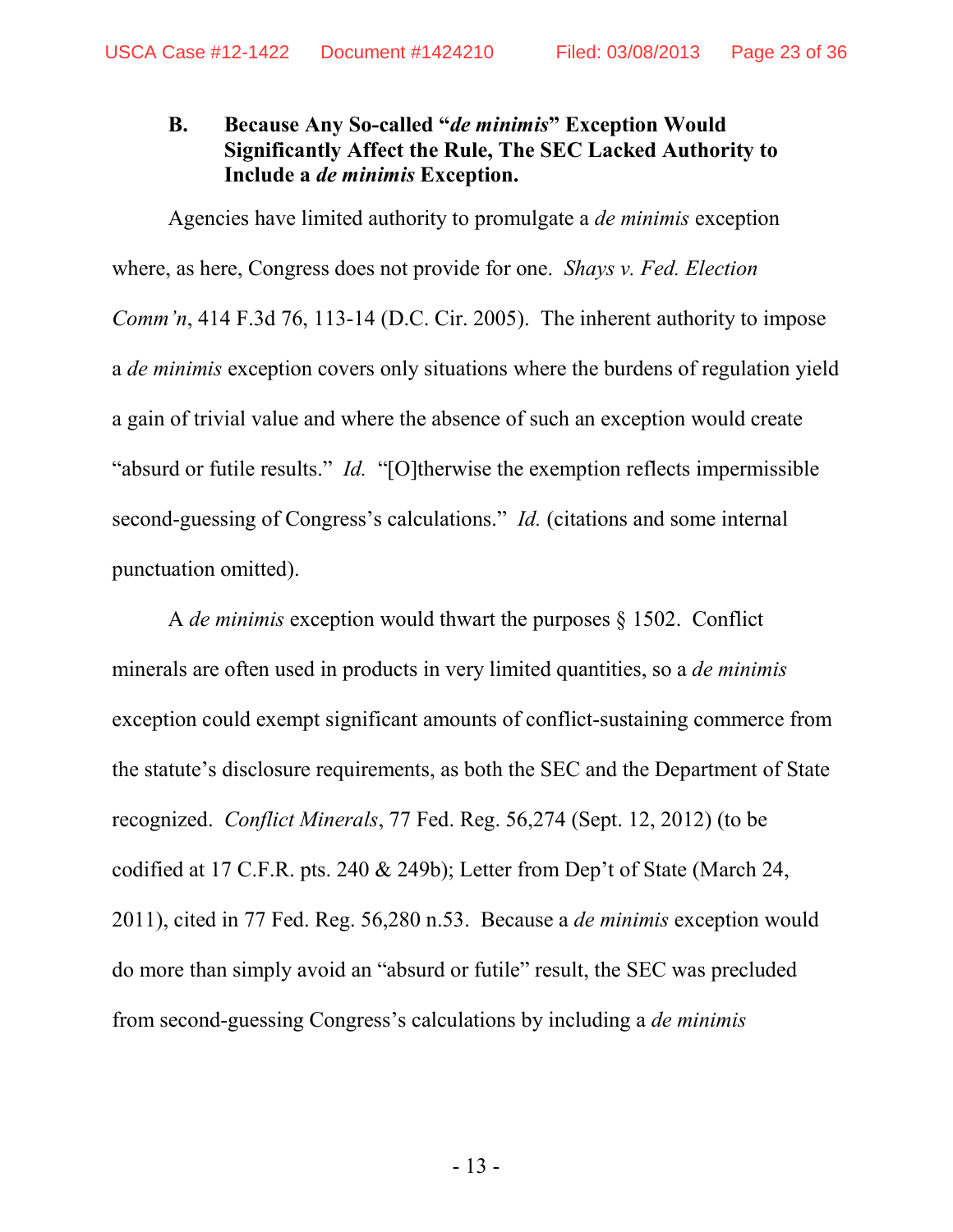exception. The SEC's evaluation of whether to adopt a *de minimis* exception is consistent with congressional intent. Fed. Reg. 56,298.

# **II. The SEC's "Reason to Believe" Standard is Consistent with Congressional Intent, and NAM Has Misread § 1502.**

# **A. NAM has Misread § 1502***.*

Section 1502 requires companies to perform due diligence and submit a Conflict Minerals Report if their products involve conflict minerals that "did originate" in the Congo or an adjoining country. Whether a conflict mineral "did originate" in the Congo is a question of objective fact—that is, a fact that exists independent of a company's knowledge or ignorance of the mineral's origin. NAM, however, argues that  $\S 1502$  exempts a company from its due diligence and reporting requirements if the company is "unable to determine" the origin of its minerals. NAM Brief at 41-42. NAM's reading of the statute would thus exempt a company from due diligence and reporting requirements simply because the company remains ignorant of its minerals' origins—whether intentionally ignorant or not—even when its minerals in fact "did originate" in the Congo. Because the NAM proposal would fail to cover all companies whose conflict minerals "did originate" in the Congo or an adjoining country, the NAM proposal is incompatible with the clear text of the statute.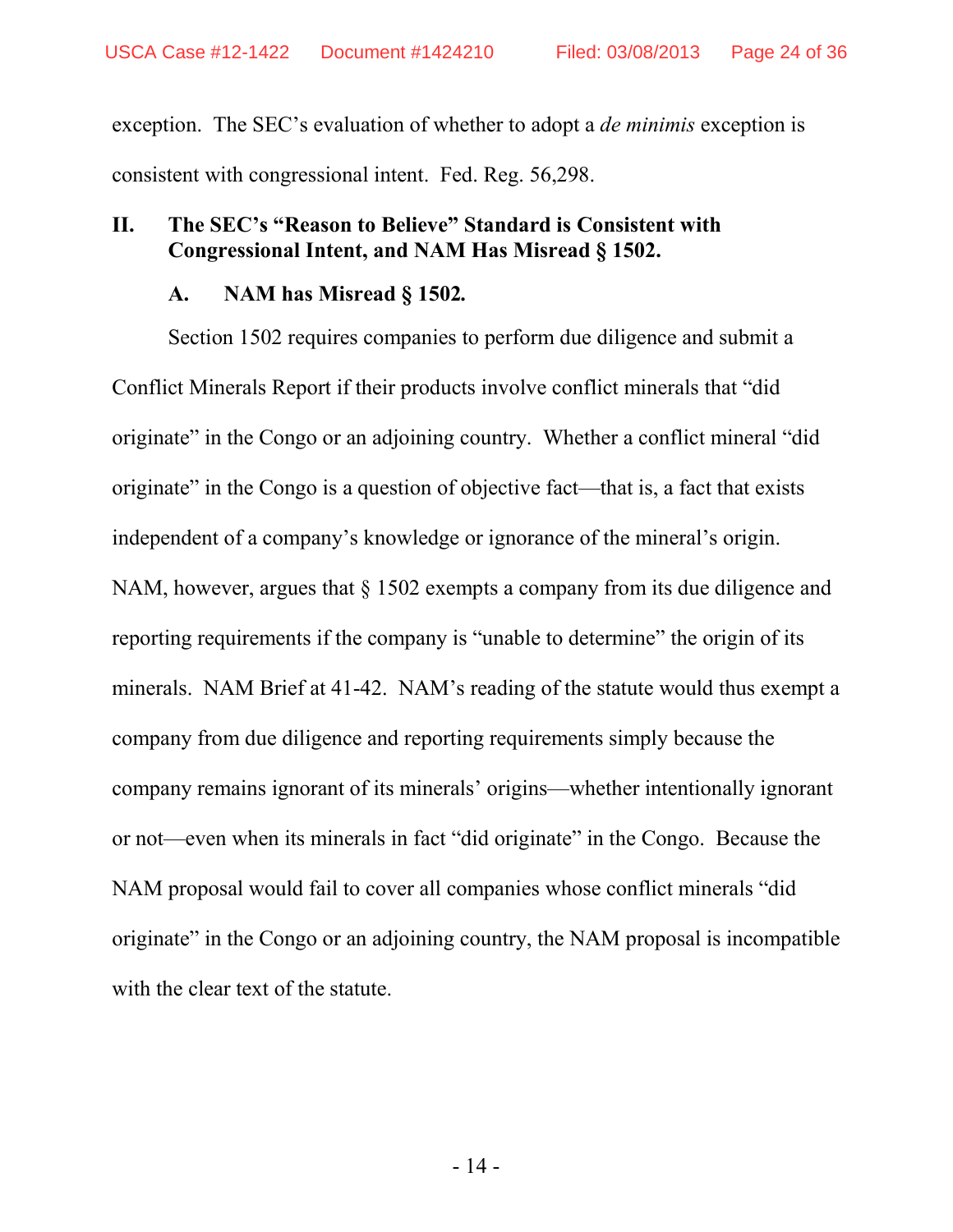# **B. The SEC's "Reason to Believe" Standard is Consistent with the Statute.**

The SEC's "reason to believe" standard is consistent with § 1502. Section 1502 requires due diligence and a Conflict Minerals Report from companies that use conflict minerals that "did originate" in the DRC or an adjoining country. As mentioned above, this standard does not depend solely on each company's individual determination of its minerals' origins. Consistent with the statutory standard, the SEC's final rule requires that a company perform due diligence and submit a Conflict Minerals Report if (i) the company "knows that it has necessary conflict minerals that originated in the Covered Countries" or (ii) the company "has reason to believe that its necessary conflict minerals may have originated in the Covered Countries." *Conflict Minerals*, 77 Fed. Reg. 56,313 (Sept. 12, 2012). Like  $\S$  1502, the SEC's final rule does not depend on a company's subjective determination of whether minerals did or did not originate in the Congo or an adjoining country. Rather, the due diligence and reporting requirements are triggered if the company has "reason to believe" that its minerals came from one such country. The "reason to believe" standard is satisfied when the company encounters "red flags," "warning signs" or "other circumstances indicating that [the company's] minerals have originated in a Covered Country." Fed. Reg. 56,313. It is not necessary, however, that the company weigh these warning signs and make its own determination of their minerals' origins. Because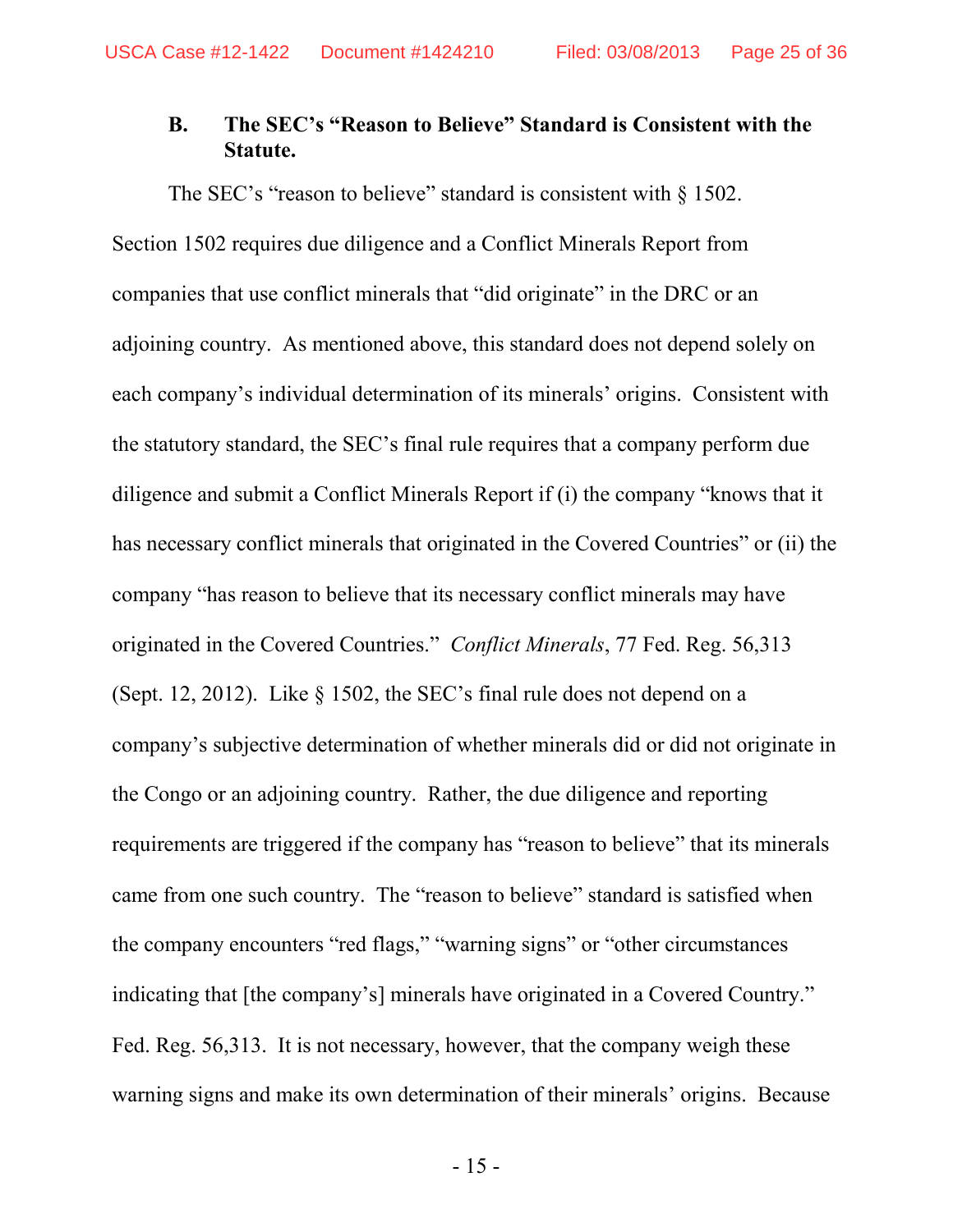the SEC's final rule does not depend on the issuer's subjective determination of a mineral's origin, the rule is compatible with § 1502.

# **C. The SEC's "Reason to Believe" Standard is Consistent with Congressional Intent.**

The SEC's "reason to believe" standard promotes the goals of transparency and accountability, as Congress clearly intended. *See* Letter from Senators and Congress Members to Mary L. Schapiro, SEC Chairwoman, Feb. 16, 2012; *see also* McDermott & Durbin 2011 Letter. The SEC's "reason to believe" standard is consistent with congressional intent because the standard compels companies to learn the origin of their conflict minerals and "does not allow [a company] to ignore or be willfully blind to warning signs or other circumstances indicating that its conflict minerals may have originated in the Covered Countries." 77 Fed. Reg. 56,313.

Opponents of the statute complained that § 1502 would sometimes require extensive due diligence even when a company could not initially determine that its conflict minerals originated somewhere other than the Congo or an adjoining country. *See The Costs and Consequences of Dodd-Frank Section 1502: Impacts on America and the Congo* (Statement of Gary Miller (R-CA) (complaining that Kraft Food would have to conduct due diligence on all products that contain the minerals even if "not necessarily from the region"). Thus,  $\S$  1502's supporters and opponents alike understood it sometimes requires companies to proactively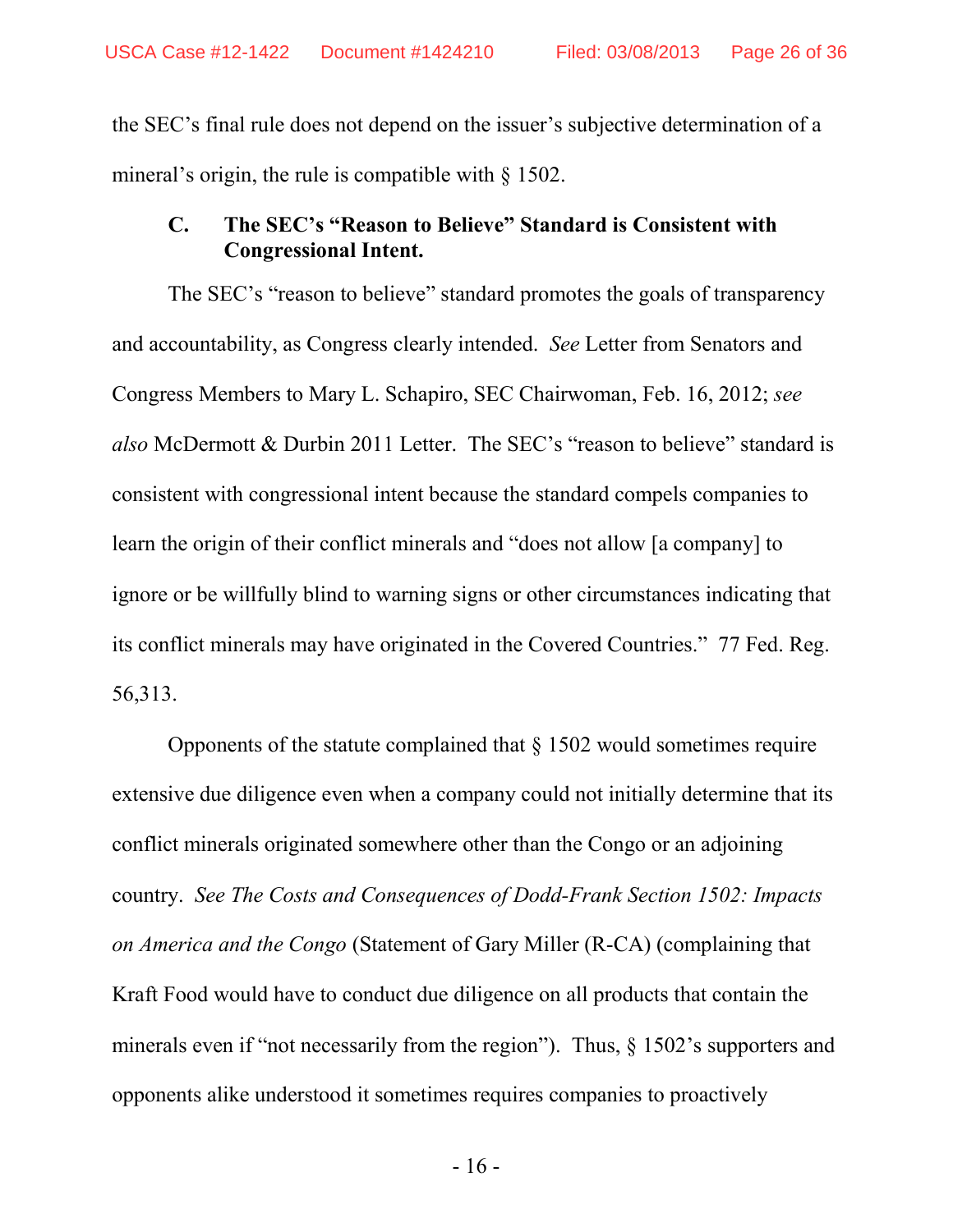investigate the origin of the conflict minerals in their products, even when those minerals may not have come from the Congo or an adjoining country. The SEC's proposed rule is entirely consistent with this understanding. 77 Fed. Reg. 56,310- 314.

# **III. The SEC's "Reasonable Country of Origin Inquiry" is Reasonable and Consistent with § 1502, while NAM's Alternative Proposal is Inadequate to Achieve the Goals of Congress.**

<span id="page-26-0"></span>NAM seeks a standard for conducting the "country of origin inquiry" that undermines § 1502's goals of transparency and accountability. By contrast, the SEC's reasonable country of origin inquiry furthers those goals and is consistent with § 1502. *See* 155 Cong. Rec. S4696 (Apr. 23, 2009) (Sen. Brownback: "we call for transparency and accountability throughout the supply chain of these minerals"); *id.* at S4697 (Sen. Feingold: "This legislation . . . commits the United States government and those companies under our jurisdiction to shed light on the dynamics of eastern Congo's mineral economy.").

<span id="page-26-1"></span>Moreover, the SEC's approach is reasonably sensitive to any burden it places on business. The SEC's reasonable country of origin inquiry relies on industry standards, such as those promulgated by the OECD, while remaining flexible to the variety of circumstances faced across various industries that must determine the origin of their conflict minerals. *See* 77 Fed. Reg. 56,310-314; OECD, *OECD Due Diligence Guidance for Responsible Supply Chains of* 

- 17 -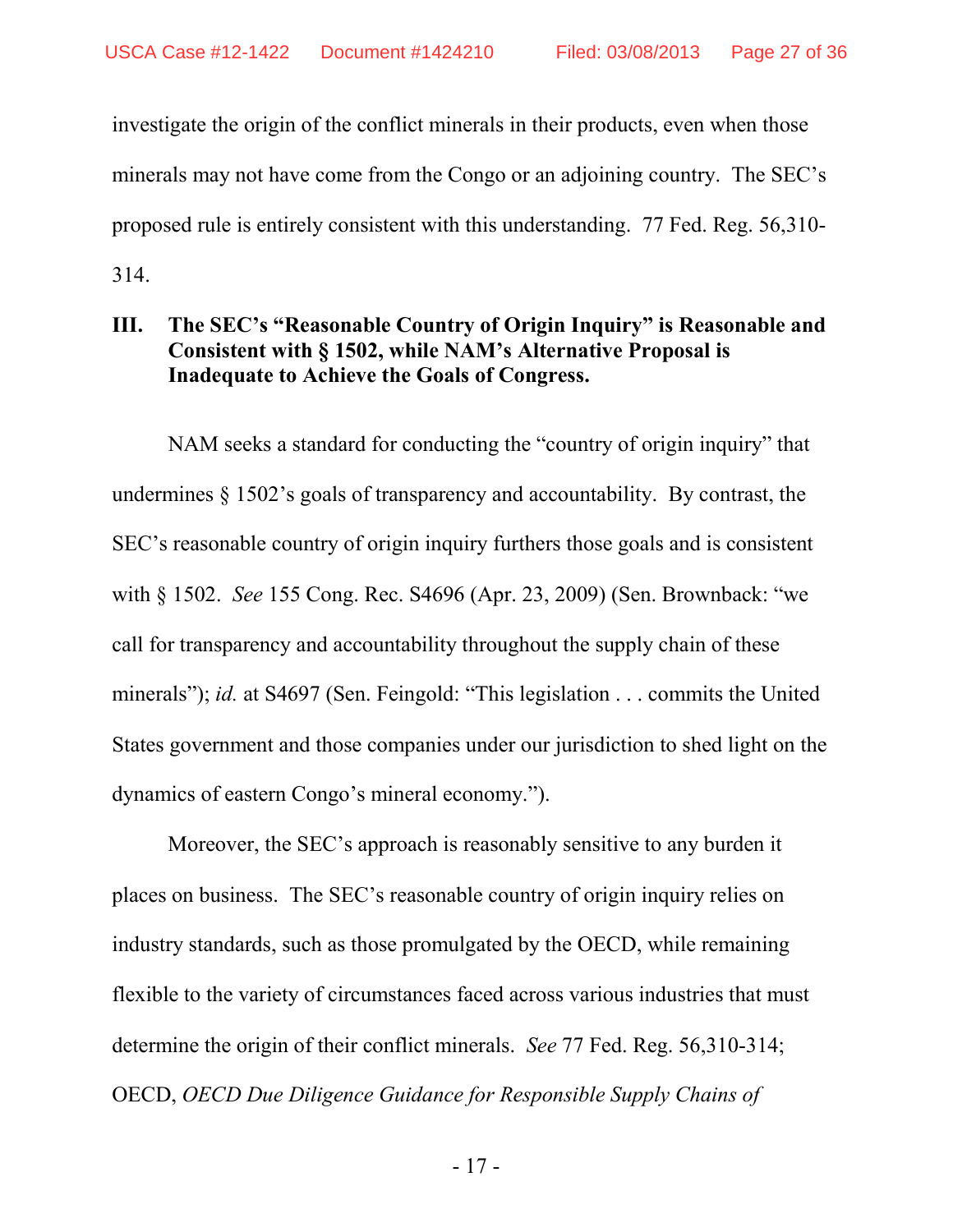<span id="page-27-0"></span>*Minerals from Conflict-Affected and High-Risk Areas* (2011), *available at http://www.oecd.org/daf/internationalinvestment/Guidelinesformulti nationalenterprises/46740847.pdf*; OECD, *Due Diligence Guidance for Responsible Supply Chains of Minerals from Conflict-Affected and High-Risk Areas: Supplement on Gold* (2012), *available at http://www.oecd. org/corporate/guidelinesformultinationalenterprises/FINAL%20Supplement%20on %20Gold.pdf.*

Indeed, the sponsors of the bill expected (but did not require) a less flexible, more demanding standard of transparency and accountability. As the sponsors opined during notice-and-comment rulemaking, the due diligence standard was expected to apply even at the initial inquiry into the minerals' country of origin:

[T]he proposed rule differentiates between the country of origin inquiry and the due diligence involved in determining the source and chain of custody of conflict minerals, indicating that the former could be "less exhaustive." This is a misreading of our intent—we see no difference in the effort that should be exercised in each case.

McDermott & Durbin 2011 Letter. Instead, the SEC's final rule adopts a less exhaustive country of origin inquiry. Although the sponsors intended a more demanding standard, a more demanding standard was not required by the statute. The SEC's rule is consistent with the statute, and adopting such a rule was within the SEC's discretion.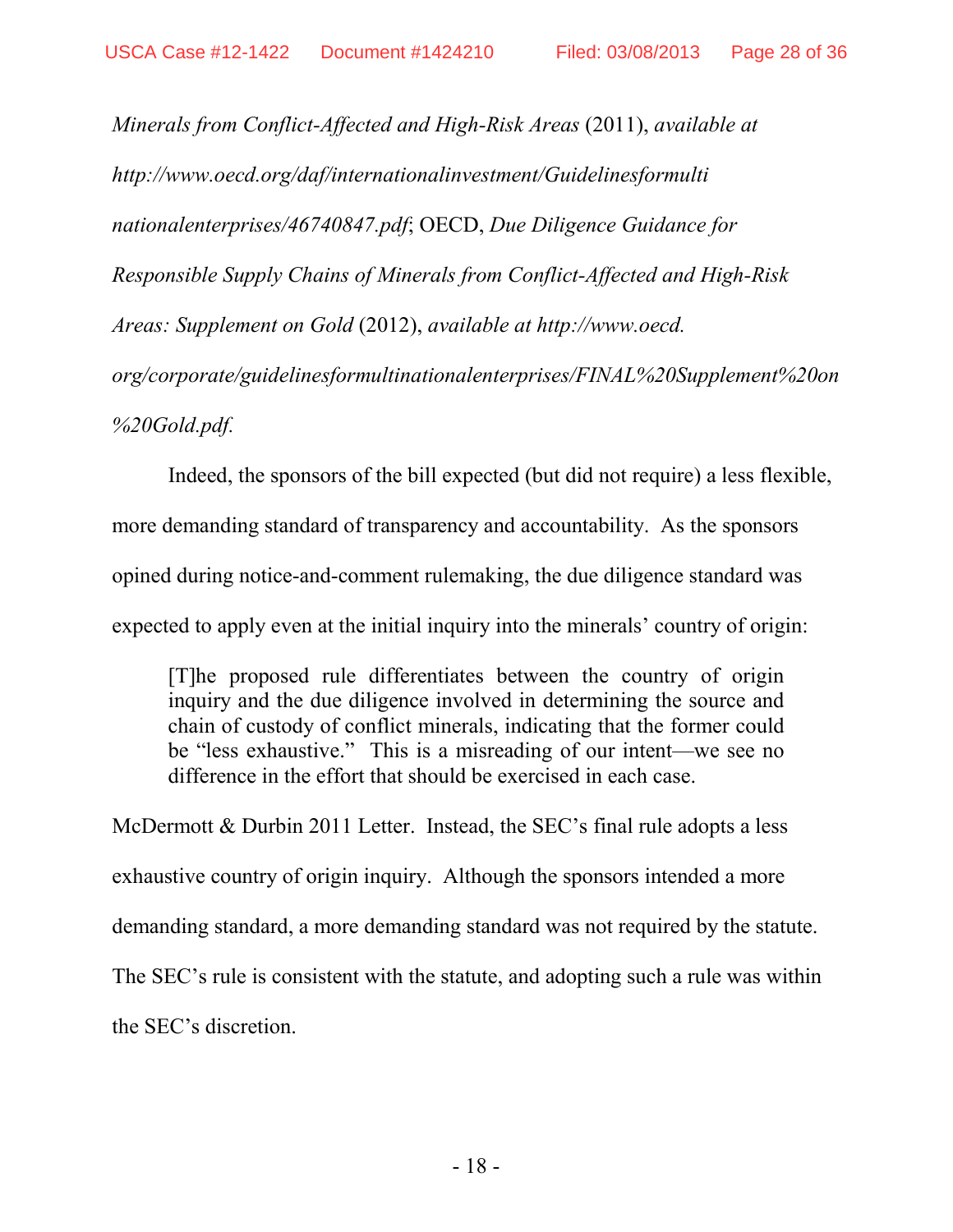NAM criticizes the SEC for not evaluating alternative standards more thoroughly. However, the specific alternative that NAM proposes—the use of "flow down clauses"—is inadequate by itself to achieve the goals of § 1502. A flow-down clause is "an obligation, included in a manufacturer's contract with its direct suppliers, that requires the direct suppliers to comply with the manufacturer's policies, and to require *their* suppliers to comply with the policies." NAM Brief at 45 (emphasis in original). Flow-down clauses would allow manufacturers to impose contractual obligations up the length of a supply chain without the manufacturers ever actually having to identify the smelters from which its minerals originated. *Id.* Indeed, a manufacturer could remain ignorant of "even which particular component parts [of its product] contained the minerals" and still be in compliance with such a regime. *Id.*

Reliance on flow-down clauses alone is inconsistent with Congress's paramount goal of shedding light on the conflict-minerals supply chain. Section 1502 was passed "to shed light on the dynamics of eastern Congo's mineral economy." 155 CONG. REC. S4697 (Apr. 23, 2009) (statement of Sen. Feingold). Congress was aware of the burdens of creating supply chain transparency but felt strongly that bringing transparency to those supply chains "is something we can and should expect of industry when certain commodities are known to be fueling human rights violations." *Id.*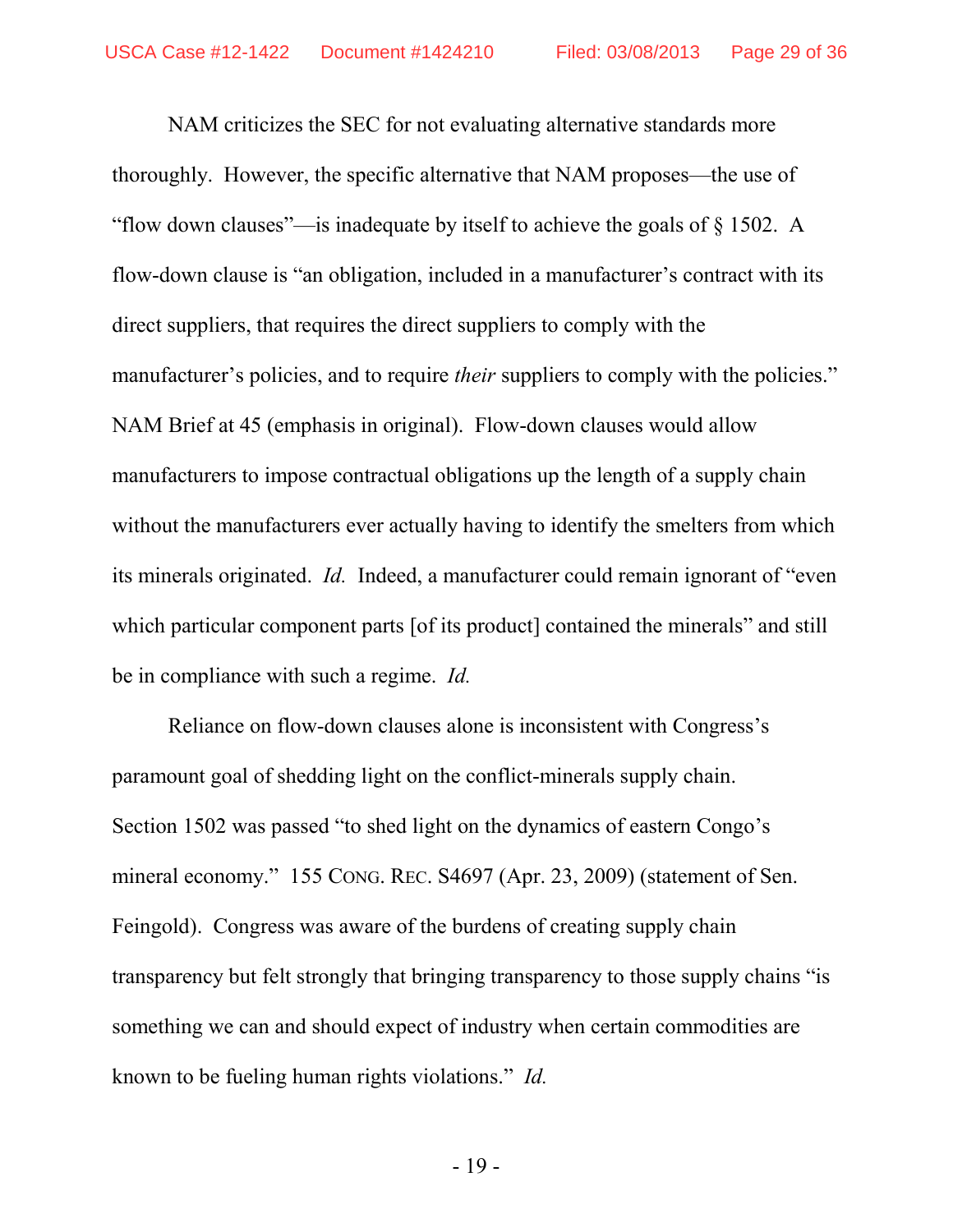<span id="page-29-0"></span>To bring transparency to conflict mineral supply chains, Congress intended issuers to take strong measures to verify the origin of their conflict minerals. McDermott & Durbin 2010 Letter ("[C]ompanies must be able to track whether their conflict minerals come from the DRC and adjoining countries and, if so, where. This needs to be verifiable."). Congress did not intend issuers to rely solely on the representations of suppliers, especially since black-market brokers routinely obscure the origin of their ore. *See* Jonathan Broder, *Foreign Policy: In the Business of Change*, CQ Weekly, Sept. 14, 2009. ("One common step [in the supply-chain] . . . involves black-market brokers who routinely obscure the origin of their ore, certifying that it comes from legal mines in Congo or neighboring Uganda, Rwanda, Burundi or Tanzania in their documentation."). Furthermore, conflict mineral supply chains follow an ever-changing and international path, which will likely make the enforcement of flow-down clauses largely ineffective. McDermott & Durbin 2010 Letter ("Some processing facilities are beyond the reach of United States law and may not be compelled to provide reliable information.").

NAM ignores the intent of § 1502—an intent that was understood and embraced by legislators and industry alike, as evidenced by the letters of support that Representative McDermott received from companies like Motorola, Hewlett-Packard, and a tantalum processing company.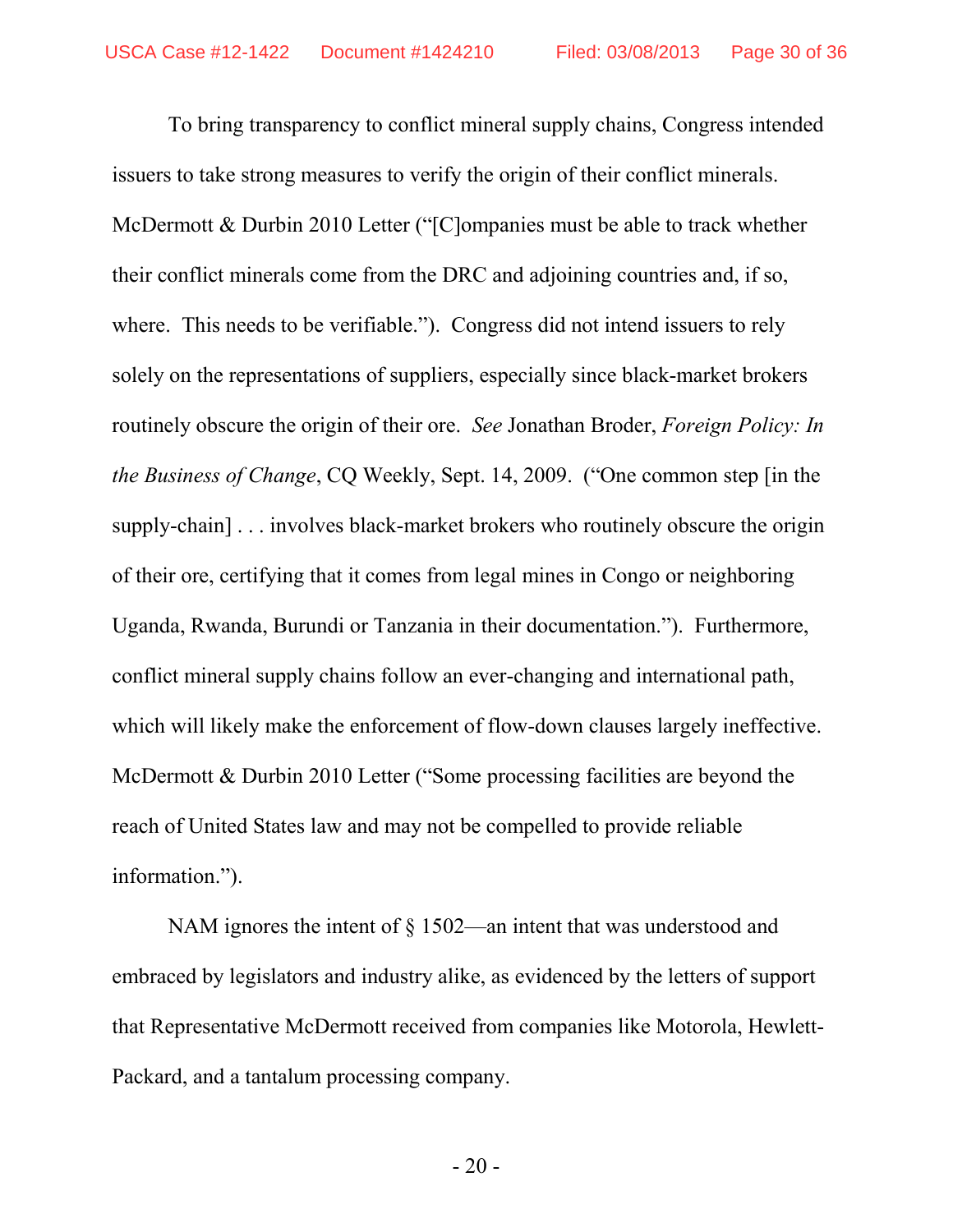[Motorola is actively involved in] a "project to improve visibility in the minerals supply chain, with particular focus on identifying sources of specific minerals and *understanding how the minerals move through their lifecycle—from mine to electronics*. . . . We believe your bill can be an important tool to help companies source responsibly . . . . In order to holistically address this problem, we believe it is essential to engage other industries who also use minerals associated with conflict mining.

Letter from Michael Loch, Director, EHS Strategic Initiatives, Motorola Inc., to

Rep. McDermott (Nov. 18, 2009) (emphasis added).<sup>[3](#page-30-0)</sup>

In addition to general support of the Conflict Minerals Trade Act, [Hewlett-Packard] will continue *our long history of driving supply chain transparency and accountability* . . . . We look forward to continued collaboration with Congressman McDermott.

Press Release from Hewlett-Packard (Nov. 19, 2009) (emphasis added).

Niotan recognizes *the need for the industry as a whole to be able to trace minerals in the supply chain to their origins* in order to prove that the minerals do not support conflict or human rights abuses.

Letter from John Crawley, CEO of Niotan, "a U.S. company that processes

tantalum salts into tantalum metal," to Rep. McDermott (Feb. 1, 2010) (emphasis

added).

The SEC's "reasonable country of origin" inquiry is reasonable, consistent

with industry standards, flexible enough to accommodate special circumstances,

and consistent with the goals of the statute and with congressional intent. NAM's

<span id="page-30-0"></span><sup>&</sup>lt;sup>3</sup> Letters received by Congressman McDermott are available at the Court's request.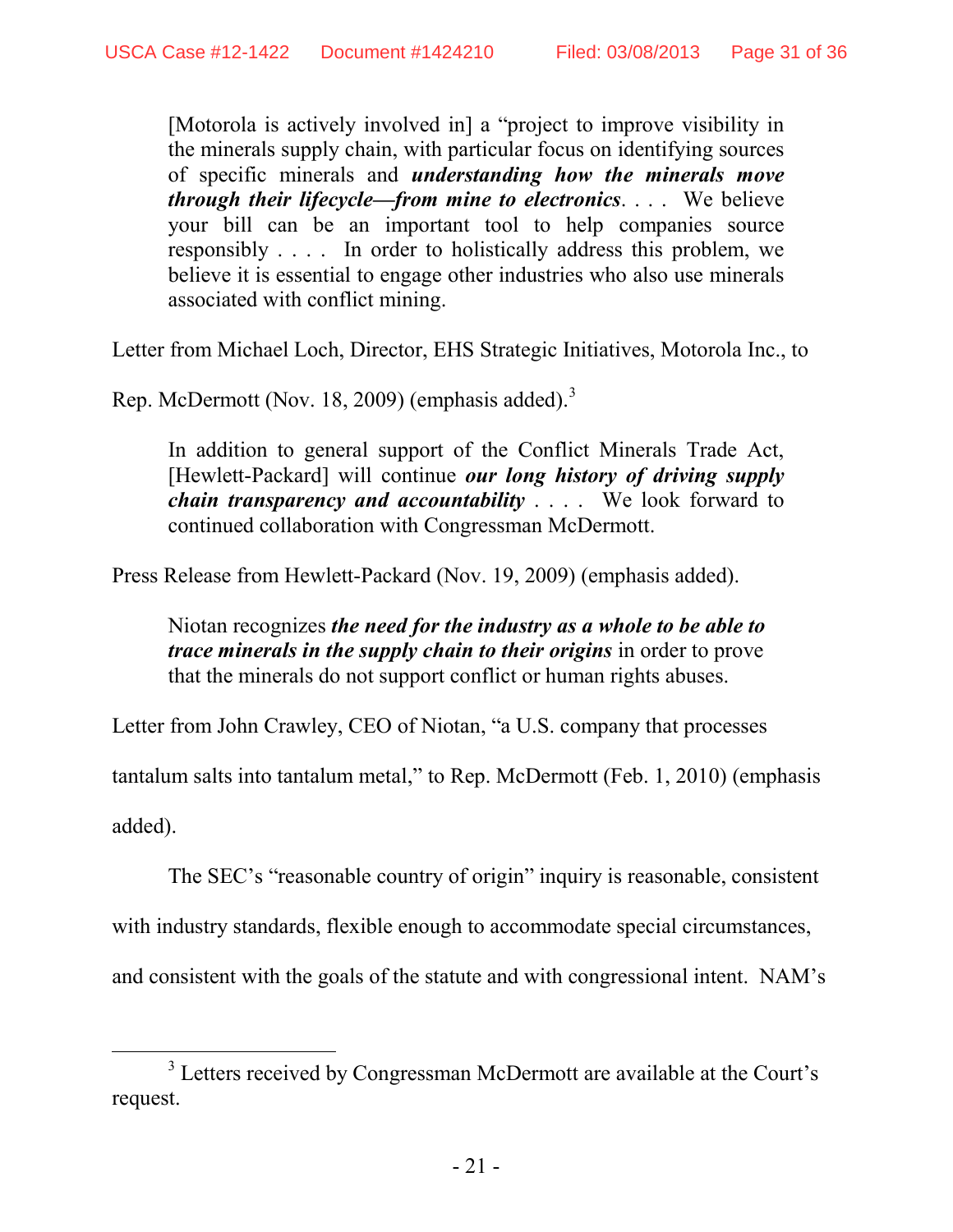efforts to pull from the Court what it failed to achieve in Congress should be

denied, and the SEC's final rule should be upheld.

# **IV. Congress Intended § 1502 to Apply to Companies that Contract to Manufacture Products Involving Conflict Minerals.**

Congress intended § 1502 to apply to issuers that exercise control over the

manufacture of their products, including companies that contract to manufacture

their products through other entities. This scope of coverage is critical to the

effectiveness of § 1502, as Senator Durbin and Congressman McDermott

explained prior to the promulgation of the SEC's final rule:

[One] area of concern has been over which companies are manufacturers and which are not. . . . [P]roducts that the retailer contracts to be manufactured or for which the retailer issues unique product requirements must be included [within the scope of the rule]. . . . Many companies use component parts from any one of several suppliers when assembling their products. This business model . . . creates complexity, which has served as a rationale for not requiring responsibility to date – and which has enabled the black market for conflict minerals to grow. *It is of paramount importance that this business model choice not be used as a rationale to avoid reporting and transparency.* 

McDermott & Durbin 2010 Letter (emphasis added). In its brief, NAM invoked

generic canons of statutory construction to support its position. Whatever merit

those assumptions may have generally in discerning legislative intent, here the

legislature's intent is known: § 1502 was meant to include companies that contract

<span id="page-31-0"></span>to manufacture their products. *See generally* William N. Eskridge, Jr., *The New* 

*Textualism*, 37 UCLA L. REV. 621, 675 (1990) (opining that canons of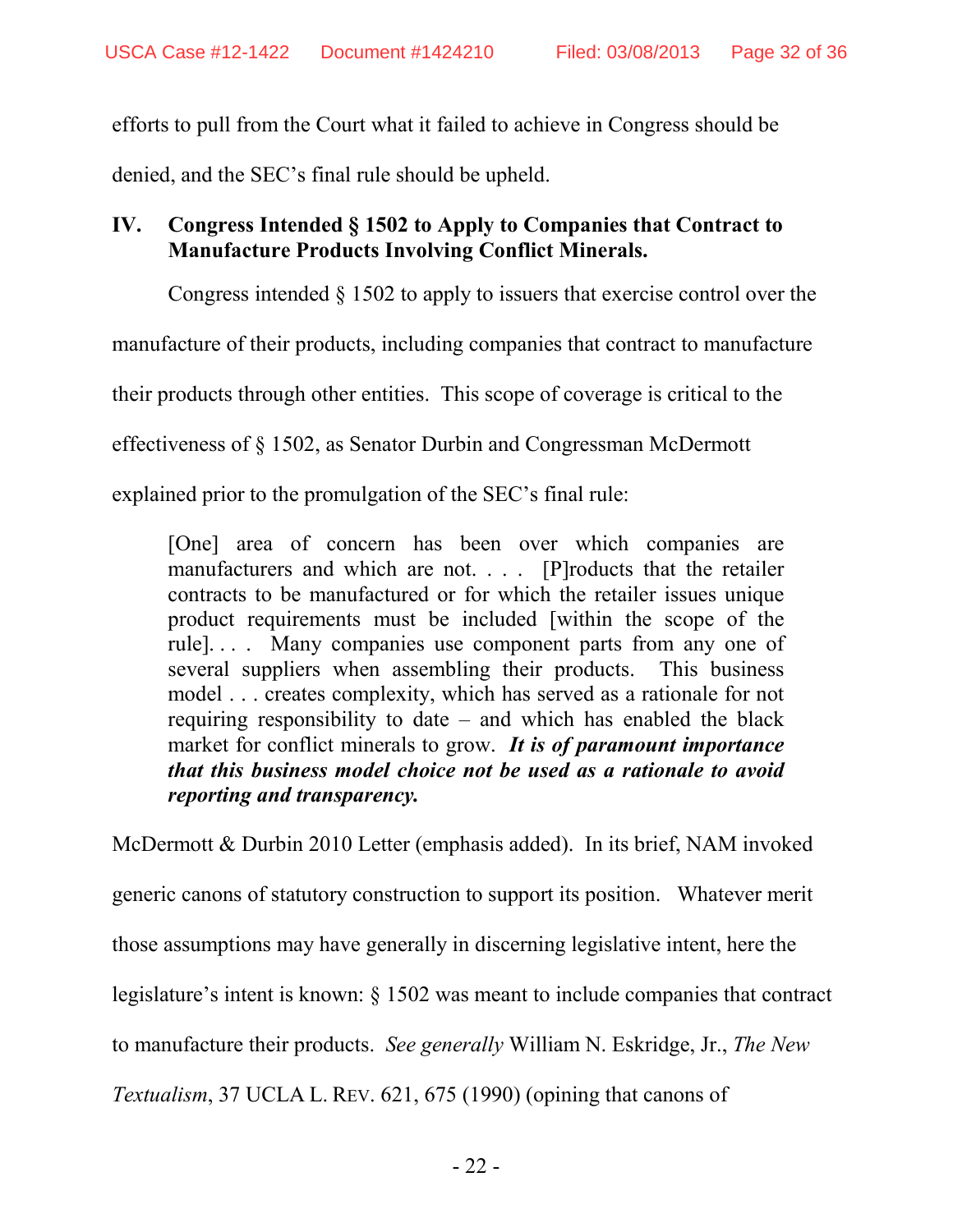<span id="page-32-1"></span>construction are "notoriously numerous and manipulable"); *see also* Karl Llewellyn, *Remarks on the Theory of Appellate Decision and the Rules or Canons About How Statutes Are to Be Construed*, 3 VAND. L. REV. 395 (1950). The SEC correctly recognized that intent, and the final rule is wholly consistent with that intent. 77 Fed. Reg. 56,290-91.

<span id="page-32-0"></span>NAM's reading of the statute, by contrast, is clearly contrary to congressional intent. *Public Citizen v. U.S. Dept. of Justice,* 491 U.S. 440, 454 (1989) ("Looking beyond the naked text for guidance is perfectly proper when the result it apparently decrees . . . seems inconsistent with Congress's intention"). Modern business practice regularly involves companies contracting with one another to supply materials, fabricate component parts, and assemble component parts into a whole product. NAM's reading of the statute would exempt from the disclosure requirements key companies—companies that exercise ultimate control over products entering the market and that investors are most concerned with monitoring. Congress did not intend to exempt such key actors in the conflict minerals supply chain. *See also* SEC Brief at 51-52 (SEC appropriately relied on views of legislators that, if issuers that contract to manufacture goods are exempt from reporting requirements, "then a large, non-transparent use of the black market for DRC conflict minerals would remain, directly subverting the policy intention of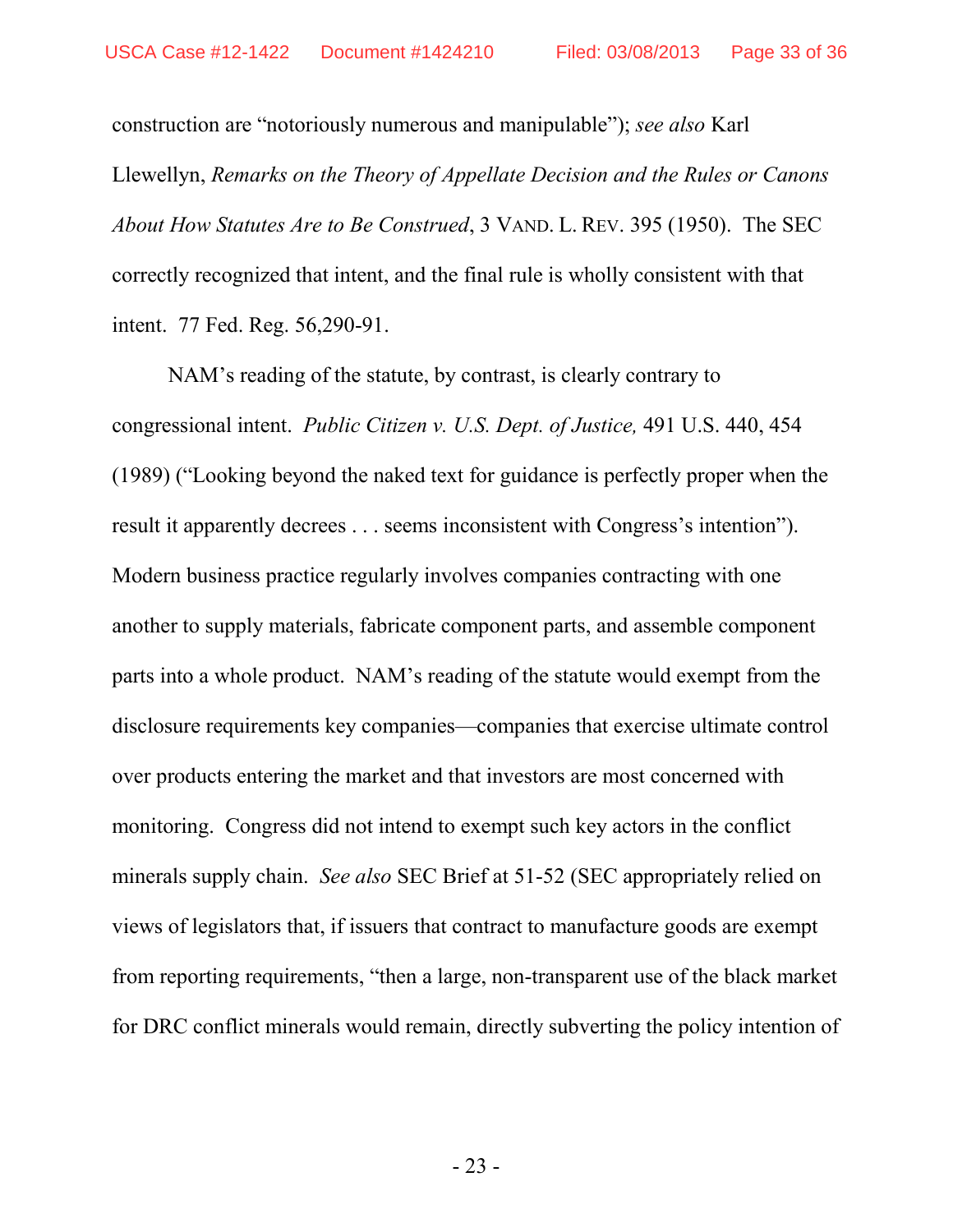the law") (quoting Sen. Durbin). As Senator Durbin stated, limiting the scope of the rule as NAM urges would directly subvert congressional intent. *Id.*

Congress intended § 1502 to apply to companies that manufacture and contract to manufacture products, as is necessary to establish transparency and accountability in the conflict mineral supply chain. NAM's attempt to roll back legislative and administrative efforts to establish much needed accountability and transparency should be denied.

#### **V. Conclusion**

For the foregoing reasons, we members of Congress urge the Court to deny NAM's petition and preserve the final rule that has been promulgated by the SEC. The final rule is consistent with the statute, consistent with our congressional intent, and critical to de-funding the ongoing crisis in the Congo.

Dated: March 8, 2013 Respectfully submitted,

/s/ Agnieszka M. Fryszman Agnieszka M. Fryszman Thomas N. Saunders COHEN MILSTEIN SELLERS & TOLL PLLC 1100 New York Avenue, N.W. West Tower, Suite 500 Washington, D.C. 20005-3964 Telephone: 202-408-4600 Facsimile: 202-408-4699 afryszman@cohenmilstein.com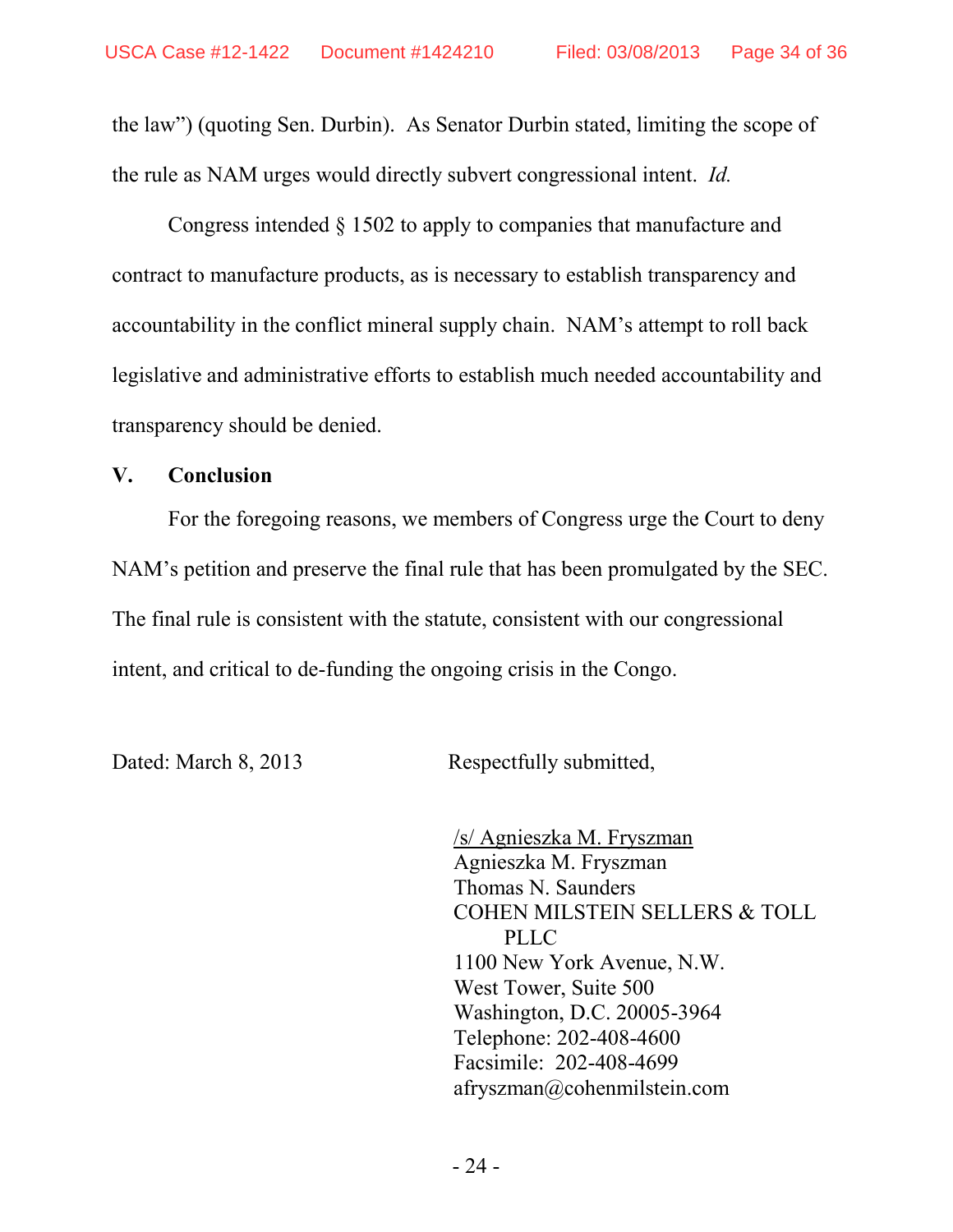## **CERTIFICATE OF COMPLIANCE**

I hereby certify that this brief contains 6,837 words and therefore satisfies the type-volume limitation of Fed. R. App. P. 29(d).

This *amicus* brief has been joined by current and former Senators and Members of Congress. I have been informed that there are separate *amicus* briefs being submitted in support of Respondent by Global Witness and Better Markets. The issues addressed in the other *amicus* briefs are materially distinct from those addressed herein and accordingly consolidation of the briefs is not feasible.

Dated: March 8, 2013 Respectfully submitted,

/s/ Agnieszka M. Fryszman Agnieszka M. Fryszman Thomas N. Saunders COHEN MILSTEIN SELLERS & TOLL PLLC 1100 New York Avenue, N.W. West Tower, Suite 500 Washington, D.C. 20005-3964 Telephone: 202-408-4600 Facsimile: 202-408-4699 afryszman@cohenmilstein.com

*Counsel for amici*